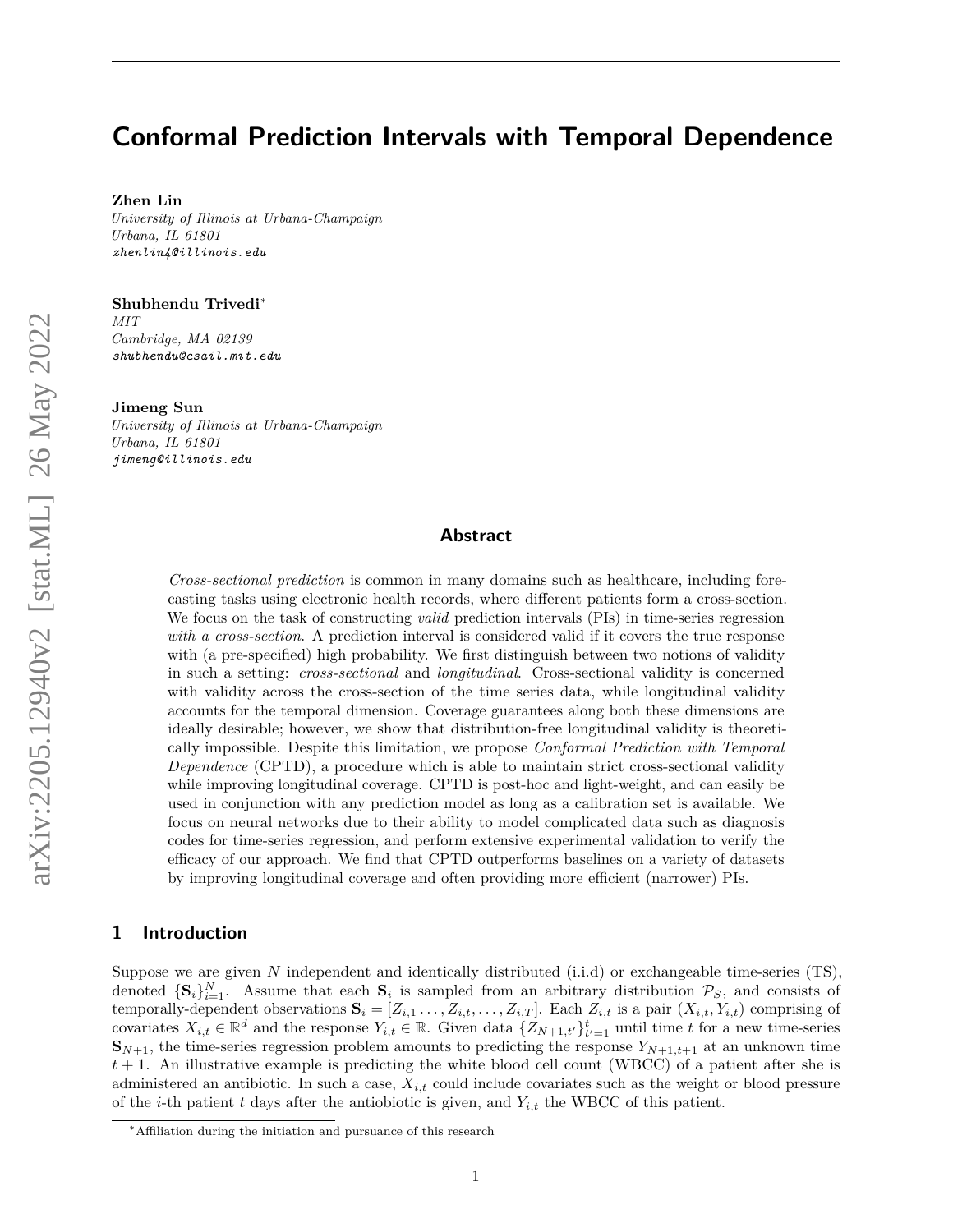

<span id="page-1-0"></span>Figure 1: The figure illustrates cross-sectional validity vs. longitudinal validity, which can be seen as inter- and intra- time-series coverage guarantees. The black curves are predictions by the model, and the shaded blue bands denote the PIs. Red crosses are the ground-truth *y* not covered by PIs, while blue dots are the ground-truth *y* which are covered. Ideally, we want small number of red crosses (i.e., misses) that are randomly distributed across samples (cross-sectionally valid) and along the time dimension within each TS (longitudinally valid). The leftmost illustration (A) features PIs that are not valid in either sense i.e. *Y* is never covered, neither across time series nor across time within a single time series. (B) shows a scenario with cross-sectional validity: for any *t*, the majority of TS are covered. It is however longitudinally invalid, because the PI of some TS has zero coverage. C (right) shows both cross-sectional and longitudinal validity.

While obtaining accurate point forecasts is often of interest, our chief concern is in quantifying the uncertainty of each prediction by constructing valid prediction intervals (PI). More precisely, we want to obtain an interval estimate  $\hat{C}_{i,t} \subseteq \mathbb{R}$ , that covers  $Y_{i,t}$  with a pre-selected high probability  $(1-\alpha)$ . Such a  $\hat{C}_{i,t}$  is generated by an interval *estimator*  $\hat{C}$ <sub>;</sub> utilizing available training data. We focus on scenarios with both cross-sectional and time-series aspects such as electronic health record data (such as in Stankevičiūtė et al.  $(2021)$ ), where different patients together form a cross-section. In such a setting there are two distinct notions of validity: cross-sectional validity and longitudinal validity. These notions are illustrated in Figure [1.](#page-1-0) Cross-sectional validity is a type of inter-time-series coverage requirement, whereas longitudinal validity focuses on coverage along the temporal dimension in an individual time-series. An effective uncertainty quantification method should ideally incorporate both notions satisfactorily.

In general, conformal prediction, owing to its distribution-free and model-agnostic nature, has gradually seen wider adoption for complicated models such as neural networks [\(Angelopoulos et al.,](#page-11-0) [2021;](#page-11-0) [Bates et al.,](#page-11-1) [2021;](#page-11-1) [Lin et al.,](#page-13-1) [2021;](#page-13-1) [Zhang et al.,](#page-14-0) [2021;](#page-14-0) [Cortés-Ciriano & Bender,](#page-11-2) [2019;](#page-11-2) [Angelopoulos et al.,](#page-11-3) [2022\)](#page-11-3). In the time-series context, recent research effort, including [Gibbs & Candes](#page-12-0) [\(2021\)](#page-12-0); [Zaffran et al.](#page-14-1) [\(2022\)](#page-14-1); [Xu & Xie](#page-14-2) [\(2021\)](#page-14-2), has focused on obtaining PIs using variants of conformal prediction. However, these works invariably only consider the target TS, ignoring cross-sectional information along with the attendant notion of coverage. Moreover, such methods typically provide no longitudinal validity without strong distributional assumptions. The work of Stankevičiūtė et al. [\(2021\)](#page-13-0), which also uses conformal prediction, is the only method that operates in the cross-sectional setting. However, Stankevičiūtė et al. [\(2021\)](#page-13-0) ends up ignoring the temporal information while constructing PIs at different steps. On a different tack, popular (approximately) Bayesian methods such as [Chen et al.](#page-11-4) [\(2014\)](#page-11-4); [Welling & Teh](#page-13-2) [\(2011\)](#page-13-2); [Neal](#page-13-3) [\(1992\)](#page-13-3); [Louizos & Welling](#page-13-4) [\(2017\)](#page-13-4); [Kingma & Welling](#page-12-1) [\(2014\)](#page-12-1); [Gal & Ghahramani](#page-12-2) [\(2016\)](#page-12-2); [Lakshminarayanan et al.](#page-13-5) [\(2017\)](#page-13-5); [Wilson & Izmailov](#page-14-3) [\(2020\)](#page-14-3) could also be adapted to time-series [\(Fortunato et al.,](#page-12-3) [2017;](#page-12-3) [Caceres et al.,](#page-11-5) [2021\)](#page-11-5). However, such methods require changing the underlying regression model and typically provide no coverage/validity guarantees.

A method to construct valid PIs that can handle both aforementioned notions of validity simultaneously, while preferably also being light-weight and post-hoc, is missing from the literature. In this paper, we fill this gap by resorting to the framework of conformal prediction. Our contributions are summarized as follows:

• We first dissect coverage guarantees in the cross-sectional time-series setting to shed light on both crosssectional and longitudinal validity. We show that longitudinal coverage is impossible to achieve in a distribution-free manner.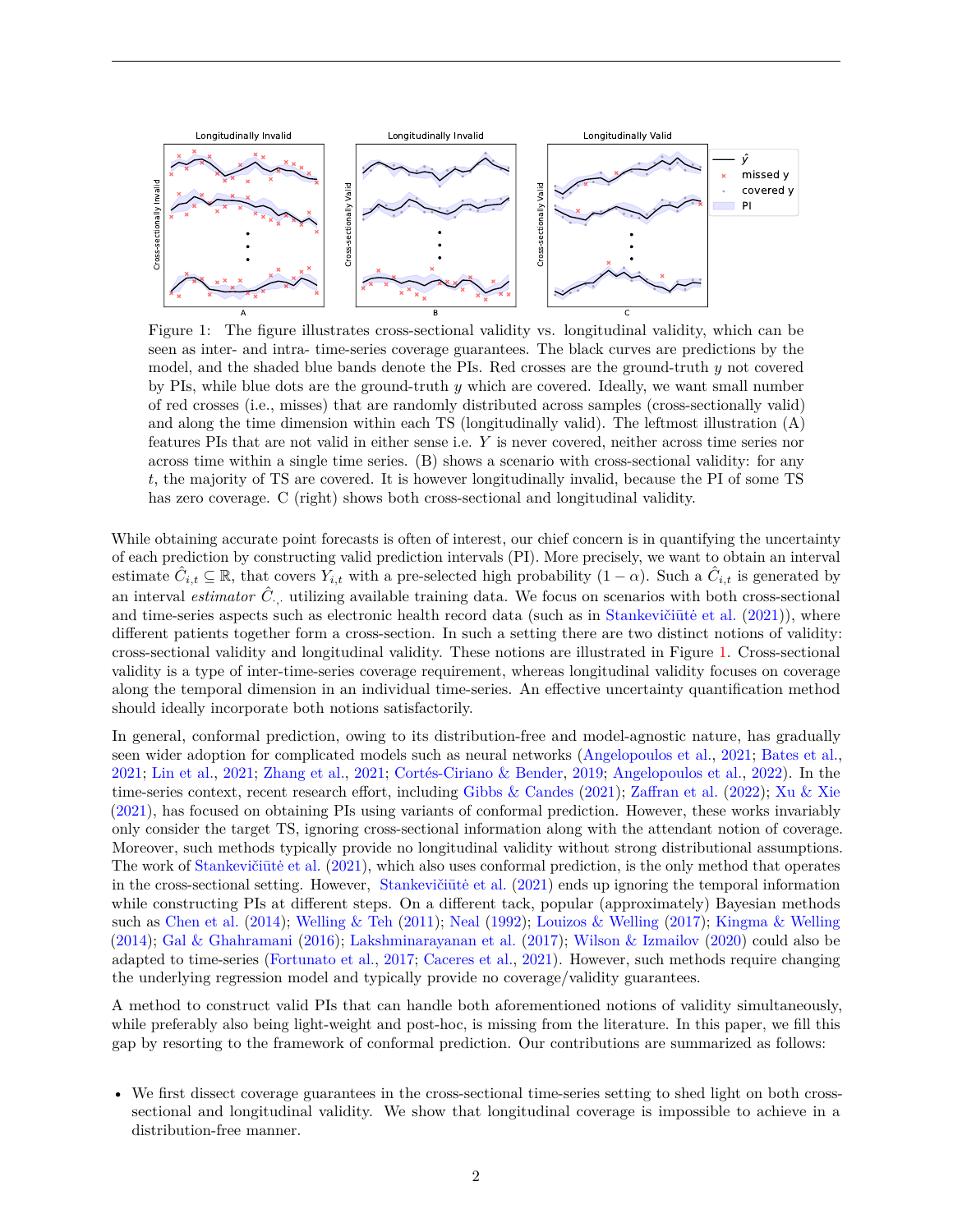- Despite the impossibility of distribution-free longitudinal validity, we propose a general and effective procedure (CPTD) to incorporate temporal information in conformal prediction for time-series.
- We theoretically establish the cross-sectional validity of the prediction intervals obtained by our procedure.
- Through extensive experimentation, we show that CPTD is able to maintain cross-sectional validity while improving longitudinal coverage.

# **2 Preliminaries**

Given a target coverage level  $1 - \alpha$ , we want to construct PIs that will cover the true response Y for a specific time-series, and at a specific time step, with probability at least  $1 - \alpha$ . However, we have not specified what kind of probability (and thus validity<sup>[1](#page-0-0)</sup>) we are referring to. In this section, we will formally define *cross-sectional* and *longitudinal* validity, both important in our setting (See Figure [1](#page-1-0) for an illustration). However, before doing so, we will first state the basic exchangeability assumption, a staple of the conformal prediction literature.

<span id="page-2-1"></span>**Definition 1.** *(The Exchangeability Assumption [Vovk et al.](#page-13-6) [\(2005\)](#page-13-6))A sequence of random variables, Z*1*, Z*2*, . . . , Z<sup>n</sup> are exchangeable if the joint probability density distribution does not change under any permutation applied to the subscript. That is, for any permutation*  $\pi \in \mathbb{S}_n$ , and every measurable set  $E \subseteq \mathbb{Z}^n$ :

$$
\mathbb{P}\{(Z_1, Z_2, \dots, Z_n) \in E\} = \mathbb{P}\{(Z_{\pi(1)}, Z_{\pi(2)}, \dots, Z_{\pi(n)}) \in E\}
$$
\n(1)

*where each*  $Z_i \in \mathcal{Z}$  *(the corresponding measurable space for the random variable*  $Z_i$ *).* 

Note that exchangeability is a weaker assumption than the "independent and identically distributed" (i.i.d.) assumption. We extend the definition to a sequence of random time-series:

<span id="page-2-0"></span>**Definition 2.** *(The Exchangeable Time-Series Assumption) Given time-series* **S**1*,* **S**2*, . . . ,* **S***<sup>n</sup> where*  $\mathbf{S}_i = [Z_{i,1},\ldots,Z_{i,T},\ldots],$  we denote  $Z_{i,\{t_j\}_{j=1}^m}$  as the random variable comprised of the tuple  $(Z_{i,t_1},\ldots,Z_{i,t_m}).$ *Time-series*  $\mathbf{S}_1, \mathbf{S}_2, \ldots, \mathbf{S}_n$  are exchangeable if, for any finitely many  $t_1 < \cdots < t_m$ , the random variables  $Z_{1,\{t_j\}_{j=1}^m}, \ldots, Z_{n,\{t_j\}_{j=1}^m}$  are exchangeable.

It should be clear that the exchangeability is "inter"-time-series. Such an assumption could be reasonable in many settings of interest. For instance, collecting electronic health data time-series for different patients from a hospital. Notice that Def. [2](#page-2-0) reduces to Def. [1](#page-2-1) when we have only one specific value of *t*. Throughout this paper, we will assume  $S_1, \ldots, S_{N+1}$  are exchangeable time-series.

### **2.1 Cross-sectional Validity**

The first type of validity of PIs is what we refer to as the cross-sectional validity. This validity is widely discussed in the non-time-series regression settings, often referred to as just "validity" or "coverage guaranteee" (e.g. in [Barber et al.](#page-11-6) [\(2020\)](#page-11-6)), but is rarely discussed in the context of time-series regression. Cross-sectional validity refers to the type of coverage guarantee when the probability of coverage is taken over the cross-section i.e. across different points. The formal definition is as follows:

<span id="page-2-2"></span>**Definition 3.** Prediction interval estimator  $\hat{C}$ , is  $(1 - \alpha)$  cross-sectionally valid if, for any  $t + 1$ ,

$$
\mathbb{P}_{\mathbf{S}_{N+1}\sim\mathcal{P}_S} \{ Y_{N+1,t+1} \in \hat{C}_{N+1,t+1} \} \ge 1 - \alpha. \tag{2}
$$

We will sometimes use an additional subscript  $\alpha$  for  $\hat{C}$  (i.e.,  $\hat{C}_{\alpha}$ ) to emphasize the target coverage level. As a reminder,  $\hat{C}_{\cdot,\cdot}$ , the estimator, denotes the model used to generate a specific PI (a subset of  $\mathbb{R}$ ) for each *i* and *t*. Using an example similar to one used earlier: suppose we want to predict the WBCC of a patient after the observation of some symptoms. In the first visit, there is really no time-series information that can be used. Thus, the only type of coverage guarantee can only be cross-sectional. In simple terms, we could construct a cross-sectionally valid PI and say if we keep sampling new patients and construct the PI using the same procedure, about  $> 1 - \alpha$  of the patients' initial WBCC will fall in the corresponding PI.

<sup>1</sup>Throughout the paper, "validity" and "coverage guarantee" are used interchangeably i.e. a "valid" PI is synonymous with a PI with "coverage guarantee".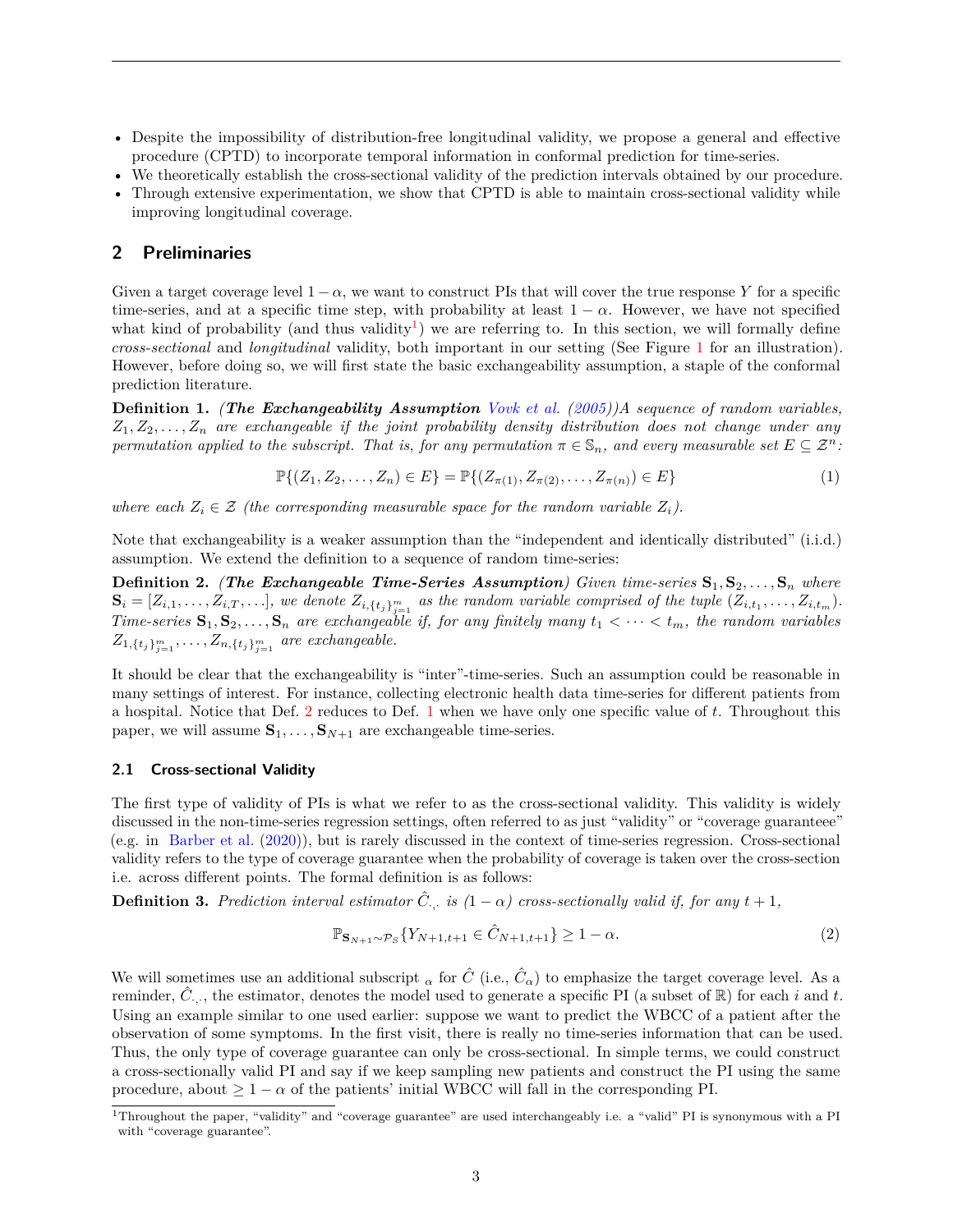| Symbol                             | Meaning                                                                                                                                                                                                                                                                                                                            |
|------------------------------------|------------------------------------------------------------------------------------------------------------------------------------------------------------------------------------------------------------------------------------------------------------------------------------------------------------------------------------|
| $S_i = [Z_{i,1}, \ldots, Z_{i,T}]$ | Time series                                                                                                                                                                                                                                                                                                                        |
| $\mathbf{S}_{i, :t}$               | the first t observations of $S_i$                                                                                                                                                                                                                                                                                                  |
| $Z_{i,t} = (X_{i,t}, Y_{i,t})$     | Observation for the <i>i</i> -th time series at time $t$                                                                                                                                                                                                                                                                           |
| $\mathcal{P}_S$                    | Distribution of S                                                                                                                                                                                                                                                                                                                  |
| $1-\alpha$                         | Coverage target                                                                                                                                                                                                                                                                                                                    |
| $\hat{C}_{i,t}$                    | Prediction interval for $Y_{i,t}$                                                                                                                                                                                                                                                                                                  |
| $V(\cdot)$ or $V_{i,t}(\cdot)$     | Nonconformity score function                                                                                                                                                                                                                                                                                                       |
| $v_{i,t}$                          | Nonconformity score associated with $Y_{i,t}$                                                                                                                                                                                                                                                                                      |
| $Q(\beta, \cdot)$                  | $\beta$ quantile of $\cdot$                                                                                                                                                                                                                                                                                                        |
| $\hat{m}$                          | Normalizer used in CPTD nonconformity scores                                                                                                                                                                                                                                                                                       |
| $\boldsymbol{g}$                   | A permutation invariant function (for CPTD-R)                                                                                                                                                                                                                                                                                      |
|                                    | $\overline{a}$ and $\overline{a}$ and $\overline{a}$ and $\overline{a}$ and $\overline{a}$ and $\overline{a}$ and $\overline{a}$ and $\overline{a}$ and $\overline{a}$ and $\overline{a}$ and $\overline{a}$ and $\overline{a}$ and $\overline{a}$ and $\overline{a}$ and $\overline{a}$ and $\overline{a}$ and $\overline{a}$ and |

Table 1: Notations used in this paper

It might be worth a small digression here to note that the validity in Def. [3](#page-2-2) is *marginal*. That is, the PI will cover an "average patient" with probability  $> 1 - \alpha$ . If we only consider patients from a minority group, the probability of coverage could be much lower even if  $\ddot{C}$  is (cross-sectionally) valid. We direct interested readers to [Barber et al.](#page-11-6) [\(2020\)](#page-11-6) for a more thoroughgoing discussion.

#### **2.2 Longitudinal Validity**

Following on the above example, in later visits of a particular patient, we would ideally like

to construct valid PIs that also consider information from previous visits. That is, we would like to use information already revealed to us for improved coverage, regardless of the patient. As might be apparent, this already moves beyond the purview of cross-sectional validity and leads to the notion of longitudinal validity:

<span id="page-3-0"></span>**Definition 4.** Prediction interval  $\hat{C}$ , is  $1-\alpha$  longitudinally valid if for almost every time-series  $\mathbf{S}_{N+1} \sim \mathcal{P}_S$ *there exists a T*<sup>0</sup> *such that:*

$$
t > T_0 \implies \mathbb{P}_{Y_{N+1,t}|\mathbf{S}_{N+1,t-1}} \{ Y_{N+1,t} \in \hat{C}_{N+1,t} \} \ge 1 - \alpha.
$$
 (3)

We impose a threshold  $T_0$  because it should be clear that there is no temporal information that we can use for small *t* such as  $Y_{N+1,t=0}$ . Here, the event *A* being true for "almost every"  $\mathbf{S}_{N+1}$  means that the probability of occurrence of  $A$  is one under  $P_S$ . Note that the crucial difference between cross-sectional validity and longitudinal validity is that the latter is similar to a "conditional validity", indicating a coverage guarantee *conditional on* a specific time-series. Although highly desirable, it should be clear that this is a much stronger type of coverage. In fact, we can show that distribution-free longitudinal validity is impossible to achieve without using (many) infinitely-wide PIs that contain little information. We do so by adapting results on conditional validity, such as those in [Lei & Wasserman](#page-13-7) [\(2014\)](#page-13-7); [Barber et al.](#page-11-6) [\(2020\)](#page-11-6). We formally state our impossibility claim in the following theorem:

<span id="page-3-1"></span>**Theorem 2.1.** *(Impossibility of distribution-free finite-sample longitudinal validity)* For any  $P_S$  $with$  *no atom*<sup>[2](#page-0-0)</sup>, suppose  $\hat{C}_{\alpha}$  *is a* 1 –  $\alpha$  *longitudinally valid estimator as defined in Def.* [4.](#page-3-0) Then, for almost all  $\mathbf{S}_{N+1}$  *that we fix,* 

$$
\mathbb{E}[\lambda(\hat{C}_{\alpha}(X_{N+1,t+1}, \mathbf{S}_{N+1,:t}))] = \infty,
$$
\n(4)

*where*  $\lambda(\cdot)$  *denotes the Lebesque measure. The expectation is over the randomness of the calibration set.* 

**Remarks:** Theorem [2.1](#page-3-1) suggests that for continuous distributions, any conditionally valid PI estimator can only give infinitely-wide (trivial) PIs all the time. This impossibility is due to the lack of exchangeability on the time dimension. In the case of cross-sectional validity, we condition on one particular time-step, but still have the room to leverage the fact that we have exchangeable patient records to construct the PI (using conformal prediction. See Section [3\)](#page-4-0). In the case of longitudinal validity, we condition on a particular patient. However, we cannot make any exchangeability assumption along the time dimension. Indeed, such an assumption would defeat the purpose of time-series modeling; beside the fact that we cannot see the future before making a prediction for the past.

We should also note that Theorem [2.1](#page-3-1) does not preclude the use of temporal information in a meaningful way. In fact, the main contribution of this paper is to incorporate temporal information to *improve longitudinal coverage while maintaining cross-sectional validity*.

<sup>2</sup>A point *s* is an atom of  $\mathcal{P}_S$  if there exists  $\epsilon > 0$  such that  $\mathcal{P}_S\{\{s' : d(s', s) < \delta\}\} > \epsilon$  for any  $\delta > 0$ .  $d(\cdot, \cdot)$  denotes the Euclidean distance.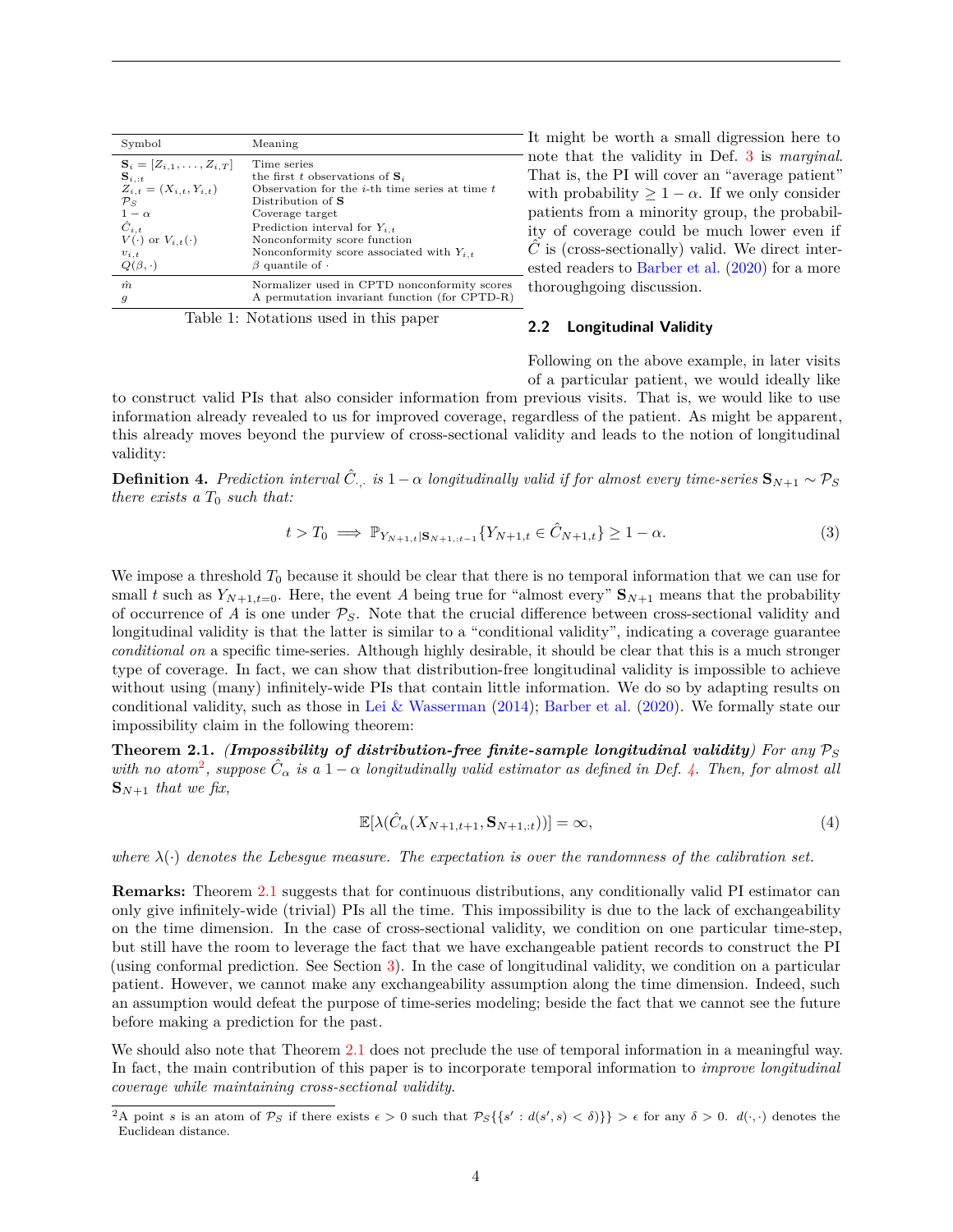# <span id="page-4-0"></span>**3 Conformal Prediction with Temporal Dependence (CPTD)**

### **3.1 Conformal Prediction**

For the task of generating valid prediction intervals, conformal prediction (CP) is a basket of powerful tools with minimal assumptions on the underlying distribution. In this paper we will focus on the case of inductive conformal prediction [\(Papadopoulos et al.,](#page-13-8) [2002;](#page-13-8) [Lei et al.,](#page-13-9) [2015\)](#page-13-9) (now often referred to as "split conformal"), which is relatively light-weight, thus more suitable and widely used for tasks that require training deep neural networks [\(Lin et al.,](#page-13-1) [2021;](#page-13-1) [Kivaranovic et al.,](#page-12-4) [2020;](#page-12-4) [Matiz & Barner,](#page-13-10) [2019\)](#page-13-10). For this section only, suppose we are only interested in PIs for  $Y_{\cdot,\cdot,\cdot}=0$ . We denote  $Z_i=(X_{i,0}, Y_{i,0})$  and drop the *t* subscript in  $X_{\cdot,\cdot,\cdot}$  and  $Y_{\cdot,\cdot,\cdot}$ . In split conformal prediction, if we want to construct a PI for a particular *Y<sup>i</sup>* , we would first split our training data  $\{Z_i\}_{i=1}^N$  into a *proper training set* and a *calibration set* [\(Papadopoulos et al.,](#page-13-8) [2002\)](#page-13-8). The *proper training set* is used to fit a (nonconformity) score function *V* . We could begin with one of the simplest such scoring functions:  $V(z) = |y - \hat{y}|$  where  $\hat{y}$  is predicted by a function  $\hat{\mu}(\cdot)$  fitted on the proper training set.

For ease of exposition and to keep notation simpler, we will assume any estimator like  $\hat{\mu}$  has already been learned, and use  $\{Z_i\}_i^N$  to denote the *calibration set* only. The crucial assumption for conformal prediction is that  $\{Z_i\}_{i=1}^{N+1}$  are exchangeable. We could construct the PI for  $Y_{N+1}$  by having

$$
\hat{C}_{\alpha,N+1}(X_{N+1}) = [\hat{\mu}(X_{N+1}) - w, \hat{\mu}(X_{N+1}) + w]
$$
\n(5)

where 
$$
w = Q\left(\frac{\left[(1-\alpha)(N+1)\right]}{N+1}, \underbrace{\{|y_i - \hat{y}_i|\}_{i=1}^N \cup \{\infty\}}_{v_i := V(z_i)}\right),
$$
 (6)

where  $Q(\beta, \cdot)$  denotes the  $\beta$ -quantile of  $\cdot$ . The  $\lceil \cdot \rceil$  operation ensures validity with a finite *N* with discrete quantiles. To simplify our discussion, we will also assume that there is no tie amongst the  ${v_i}_i^{N+1}$  with probability 1, ensuring that there is no ambiguity for *Q*. This is a reasonable assumption for regression tasks (e.g. [Lei et al.](#page-13-11) [\(2018\)](#page-13-11)).

If the exchangeability assumption holds, then we have the following coverage guarantee [\(Vovk et al.](#page-13-6) [\(2005\)](#page-13-6); [Barber et al.](#page-11-7) [\(2022\)](#page-11-7)):

<span id="page-4-1"></span>
$$
\mathbb{P}_{Z_{N+1}}\{Y_{N+1} \notin \hat{C}_{\alpha,N+1}(X_{N+1})\} \le \alpha \tag{7}
$$

Because  $Y_{N+1}$  is unknown, we typically replace  $V(Z_{N+1})$  in Eq. [6](#page-4-1) with  $\infty$ , which can only lead to a larger *w* and is thus a conservative estimate that still preserves validity. The output of  $V(\cdot)$  is called the nonconformity score. The absolute residual used above is one of the most popular nonconformity scores, e.g. used in Stankevičiūtė et al. [\(2021\)](#page-11-8); [Lin et al.](#page-13-1) (2021); [Xu & Xie](#page-14-2) (2021); [Barber et al.](#page-11-8) (2021).

### **3.2 Temporally-informed Nonconformity Scores (CPTD-M)**

Directly applying the split conformal method from above (like in Stankevičiūtė et al.  $(2021)$ ) ensures crosssectional validity, but comes with an important limitation. In a sense, when a test point is queried on a calibration set, the nonconformity scores are supposed to be uniform in ranking. It is implied that the point estimates cannot be improved, for instance, when we use the absolute residual as the nonconformity score. In our task, suppose the prediction errors for a patient always rank amongst the top 5% using the calibration set up to time *t*. Even if we started assuming that this is an "average" patient, we might revise our belief and issue wider PIs going forward, or our model may suffer consistent under-coverage *for this patient*. These considerations motivate the need of *temporally-informed nonconformity scores*. We hope to improve the nonconformity score used at time  $t + 1$  by incorporating temporal information thus far, making it more uniformly distributed (in ranking), so that whether  $Y_{i,t}$  is covered at different  $t$  is less dependent on previous cases.

We propose to compute a normalizer  $\hat{m}_{N+1,t+1}$  for each t, and use the following nonconformity score:

$$
V_{N+1,t+1}(\hat{y}, y; \mathbf{S}_{N+1,t}) = \frac{|\hat{y} - y|}{\hat{m}_{N+1,t+1}},
$$
\n(8)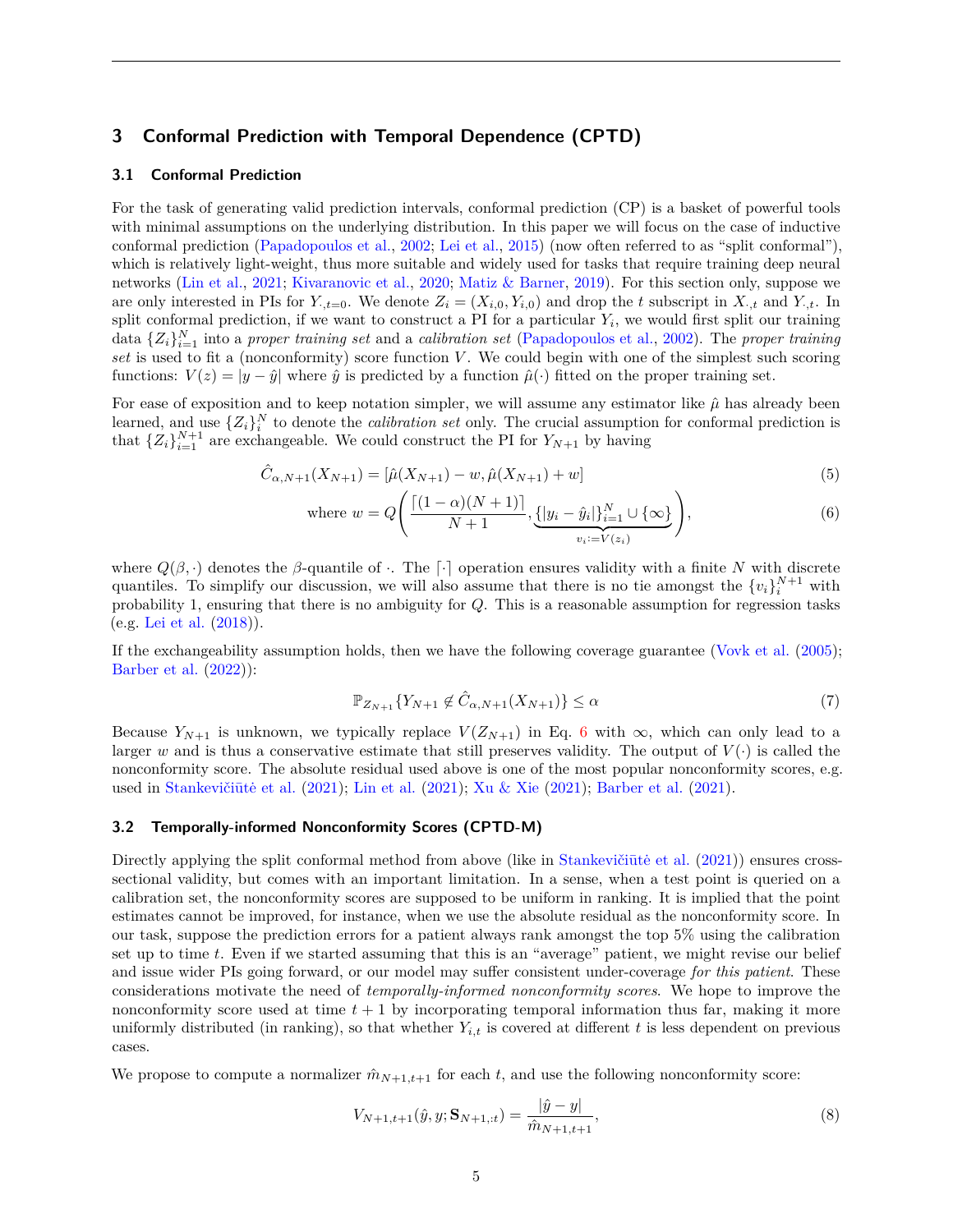where  $S_{\cdot,t}$  denotes the first *t* observations of  $S$ . The idea is that if we expect the average magnitude of prediction errors for a patient to be high, we could divide it by a large  $\hat{m}$  to bring the nonconformity scores of all patients back to a similar distribution. This is heavily inspired by a popular nonconformity score in the non-times-series settings —the "normalized" residual [\(Lei et al.,](#page-13-11) [2018;](#page-13-11) [Bellotti,](#page-11-9) [2020;](#page-11-9) [Papadopoulos et al.,](#page-13-8) [2002\)](#page-13-8), where  $V(z) = |\frac{y-\hat{y}}{\hat{\epsilon}}|$  and  $\hat{\epsilon}$  can be any function fit on the *proper training set*. As a proof of concept, we use a simple mean absolute difference normalization strategy, or **MAD-normalization** in short, for  $\hat{m}$ :

<span id="page-5-0"></span>
$$
\hat{m}_{i,t+1}^M := \frac{1}{t} \sum_{t'=1}^t |y_{i,t'} - \hat{y}_{i,t'}|.
$$
\n(9)

One could potentially replace this simple average with an exponentially weighted moving average.

Note that the crucial difference between our  $\hat{m}$  and the error prediction normalizer  $\hat{\epsilon}$  lies in the source of information used. This source, for  $\hat{\epsilon}$ , is mostly the *proper training set*, which means we might face the issue of over-fitting. This is especially problematic if there is *distributional shift*. For example, when a hospital deploys a model trained on a larger cohort of patients from a different database, but continues to its own patients as a small calibration set (which is more similar to any patient it might admit in the future). In our settings, however, conditioning on the point estimator, *m*ˆ does not depend on the proper training set at all. On the other hand, in the temporal dimension, existing nonconformity scores only depend on time  $t + 1$  $(Y_{i,t+1})$ , whereas  $\hat{m}$  could potentially extract more information from the entire  $S_{i,t}$ . As we will see in the experiments (Section [4\)](#page-7-0),  $\hat{m}$  is more robust than an error predictor trained on the proper training set. We refer to this method as CPTD-M.

Once we have  $\hat{m}_{N+1,t+1}$ , the PI is constructed in the following way:

$$
\hat{C}_{N+1,t+1}^{CPTD-M} := [\hat{y} - \hat{v} \cdot \hat{m}_{N+1,t+1}, \hat{y} + \hat{v} \cdot \hat{m}_{N+1,t+1}] \tag{10}
$$

<span id="page-5-1"></span>
$$
\hat{v} := Q\left(\frac{\left[(1-\alpha)(N+1)\right]}{N+1}, \left\{\frac{|y_{i,t+1} - \hat{y}_{i,t+1}|}{\hat{m}_{i,t+1}}\right\}_{i=1}^N \cup \left\{\frac{\infty}{\hat{m}_{N+1,t+1}}\right\}\right). \tag{11}
$$

### **3.3 Temporally-and-cross-sectionally-informed Nonconformity Scores (CPTD-R)**

In the previous section, we gave an example of incorporating temporal information into the nonconformity score. However, we still have not fully leveraged the cross-sectional data in the calibration set. In fact, even in the non-time-series setting, the nonconformity score  $v_i$  is not constrained to depend only on  $Z_i$ . All we need for the conformal PI to be valid is that the *nonconformity scores*  $\{V_i\}_{i=1}^{N+1}$  *themselves (as random variables) are exchangeable* when  ${Z_i}_{i=1}^{N+1}$  are exchangeable. This means that the nonconformity score can be much more complicated and take a form such as  $v_i = V(Z_i; \{Z_j\}_{j=1}^{N+1})$ , depending on the *un-ordered set*<sup>[3](#page-0-0)</sup> of all  ${Z_j}_{j=1}^{N+1}$ .

It might be hard to imagine why and how one could adopt a complicated version of the nonconformity score for the non-time-series case, but it is natural when we also have the longitudinal dimension. Suppose we are to construct a PI for  $Y_{N+1,t+1}$  using conformal prediction, the nonconformity scores can depend on both  $\mathbf{S}_{N+1,i}$  and the unordered data  $\mathcal{S}_{:t'} := \{\mathbf{S}_{1,i}, \ldots, \mathbf{S}_{N+1,i'}\}$  for any  $t' \leq t+1$ . To be precise, the nonconformity score  $V_{N+1,t+1}$  could take the following general form:

<span id="page-5-3"></span><span id="page-5-2"></span>
$$
V_{N+1,t+1}(\hat{y},y) = f(\hat{y},y; \mathbf{S}_{N+1,t+1}, g(\mathbf{S}_{1,t+1},\ldots,\mathbf{S}_{N+1,t+1}))
$$
\n(12)

where *q* satisfies the following property:

$$
\forall \text{ permutation } \pi, \ g(\mathbf{S}_{\pi(1),:t+1},\ldots,\mathbf{S}_{\pi(N+1),:t+1}) = g(\mathbf{S}_{1,:t+1},\ldots,\mathbf{S}_{N+1,:t+1}). \tag{13}
$$

Again, we propose **Ratio-to-Median-Residual-normalization** ( $\hat{C}^{CPTD-R}$ ) as a simple example. First off, notice that while MAD-normalization can adapt to the scale of errors, it is less robust when there is

<sup>3</sup>While obvious, more discussion on this can be found in [Guan](#page-12-5) [\(2021\)](#page-12-5).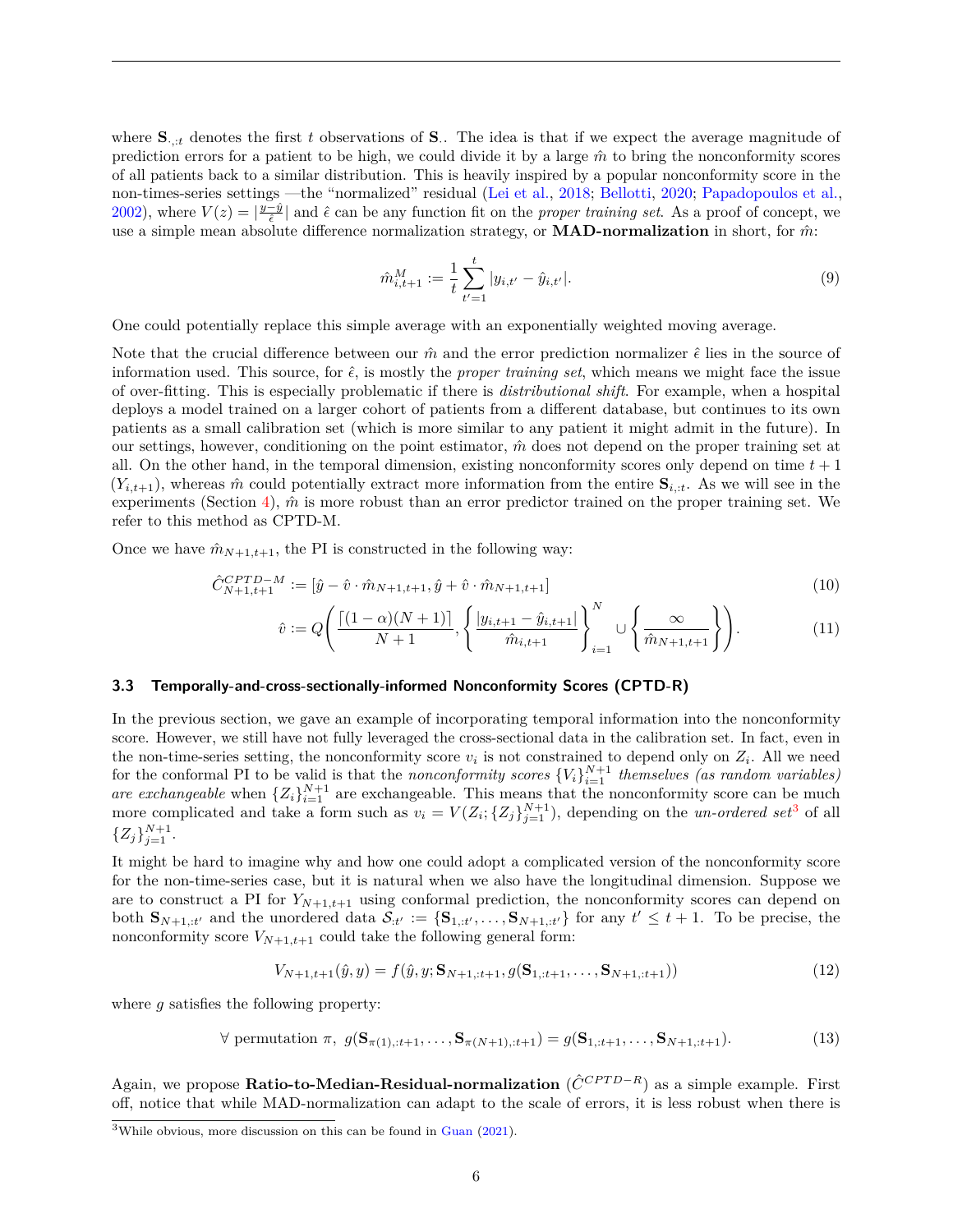heteroskedasticity along the longitudinal dimension;  $\hat{m}$  will be influenced by the most noisy step  $t' < t + 1$ . To cope with this issue, we could base  $\hat{m}_{i,t+1}$  on the ranks, which are often more robust to outliers. Specifically, at  $t + 1$ , we first compute the (cross-sectional) median absolute errors in the past:

$$
\forall s \leq t, m_s := median_i \{|r_{i,s}|\} \text{ where } r_{i,s} = y_{i,s} - \hat{y}_{i,s}. \tag{14}
$$

Then, for each  $i \in [N + 1]$ , and each t, we compute the expanding mean of the median-normalized-residual:

<span id="page-6-3"></span><span id="page-6-2"></span>
$$
nr_{i,t} := \frac{1}{t} \sum_{s=1}^{t} \frac{|r_{i,s}|}{m_s}.
$$
\n(15)

 $nr_{i,t}$  can be viewed as an estimate of the relative non-conformity of  $\mathbf{S}_i$  up to time t. Thus, if we have a guess of the rank for  $|r_{i,t+1}|$ , denoted as  $\hat{q}_{i,t+1}$ , we could look up the corresponding quantile as:

$$
\hat{m}_{i,t+1}^R := Q(\hat{q}_{i,t+1}, \{nr_{j,t}\}_{j=1}^{N+1})
$$
\n(16)

To obtain  $\hat{q}_{i,t+1}$ , we can use the following rule (expanding mean with a prior):

<span id="page-6-1"></span>
$$
\hat{q}_{i,t+1} \leftarrow \frac{0.5\lambda + \sum_{s=1}^{t} \hat{F}_s(|r_{i,s}|)}{t+\lambda} \tag{17}
$$

where  $\hat{F}_s$  is the empirical CDF over  $\{|r_{i,s}|\}_{i=1}^{N+1}$ . For example,  $\hat{F}_s(\max_i\{|r_{i,s}\}) = 1$ . Here we use  $\lambda = 1$ , which means our "prior" rank-percentile of 0.5 has the same weight as any actual observation. The full algorithm to compute  $\hat{m}^R$  is presented in Alg[.1.](#page-6-0)

With all these nuts and bolts in place, we can construct the PI  $\hat{C}^{CPTD-R}$  as usual by using Eq. [10](#page-5-0) and Eq. [11.](#page-5-1) The dependence on the  $(t + 1)$ -th observation is simply dropped to avoid plugging in hypothetical values for  $y_{N+1,t+1}$ <sup>[4](#page-0-0)</sup>.  $\hat{C}^{CPTD-R}$  is somewhat complicated partially because we hope to exemplify how to let *g* depend on the cross-section, but it also tends to produce more efficient PIs empirically (see Section [4\)](#page-7-0).

# <span id="page-6-0"></span>**Algorithm 1** Ratio-to-median-residual Normalization (CPTD-R)

# **Input**:

 ${y_{i,s}}_{i\in[N],s\in[t]}$ : Response on the calibration set and the test TS up to *t*.  $\{\hat{y}_{i,s}\}_{i\in[N+1],s\in[t+1]}$ : Predictions on the calibration set and the test TS up to  $t+1$ . **Output**:  ${\hat{m}}_{i,t+1}$ : Normalization factors for the nonconformity scores at  $t+1$ . **Procedures**:  $\forall i \in [N+1], s \in [t]$ , compute  $r_{i,s} \leftarrow |y_{i,s} - \hat{y}_{i,s}|$ , and  $m_s \leftarrow \text{median}_i\{|r_{i,s}|\}.$  $∀i ∈ [N + 1]$ , estimate the overall rank  $\hat{q}_{i,t+1}$  using Eq. [17.](#page-6-1)

Compute the empirical distribution of the median-normalized residuals  $\{nr_{i,t}\}_{i=1}^{N+1}$  using Eq. [15.](#page-6-2)

 $\forall i \in [N+1]$ , look-up the normalizer  $\hat{m}_{i,t+1}^R$  using Eq. [16.](#page-6-3)

We use CPTD (Conformal Prediction with Temporal Dependence) to denote our method in general, which includes both CPTD-M and CPTD-R.

#### **3.4 Theoretical Guarantees**

To formally state that CPTD provides us with cross-sectional validity, we first need a basic lemma:

<span id="page-6-4"></span>**Lemma 3.1.** If  $S_1, \ldots, S_{N+1}$  are exchangeable time-series, then  $\forall t$ ,  $[V_{1,t+1}^{CPTD-M}, \ldots, V_{N+1,t+1}^{CPTD-M}]$  and  $[V_{1,t+1}^{CPTD-R}, \ldots, V_{N+1,t+1}^{CPTD-R}]$  are both exchangeable sequences of random variables.

The validity for both our variants follows as a direct consequence:

<sup>&</sup>lt;sup>4</sup>It could still be incorporated by performing "full" or transductive conformal prediction, which is typically much more expensive.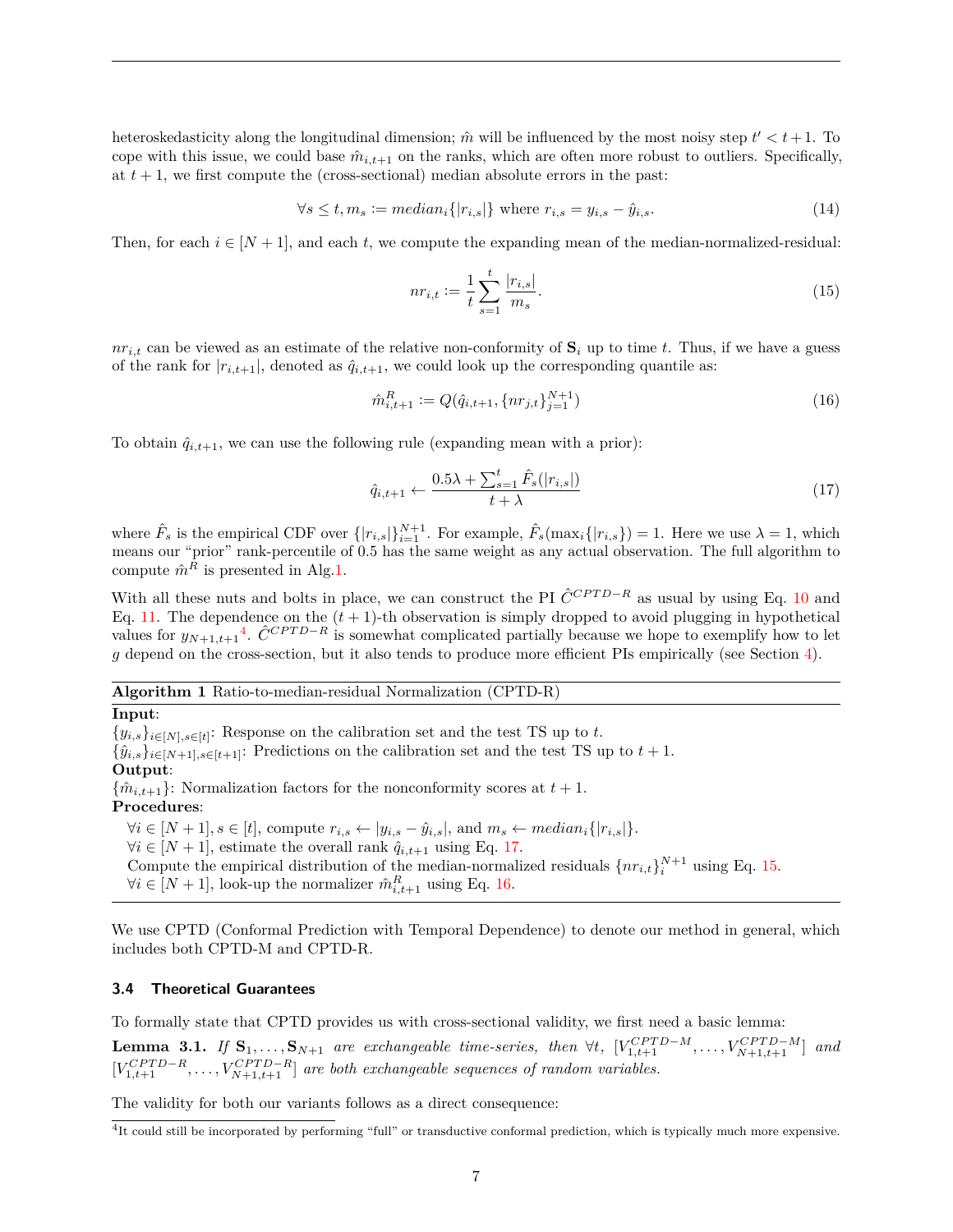<span id="page-7-1"></span>**Theorem 3.2.**  $\hat{C}_{N+1,t+1}^{CPTD-M}$  and  $\hat{C}_{N+1,t+1}^{CPTD-R}$  are both  $(1 - \alpha)$  cross-sectionally valid.

All proofs are deferred to the Appendix.

**Additional Remarks**: Since the methods proposed are only cross-sectionally valid, they might raise the following natural question in some readers: What do we gain from using split-conformal, by going through the above troubles? First, we expect that the average coverage rate for the *least-covered* time-series will be higher. Imagine the scenario where the absolute errors are highly temporally dependent. In this case, CPTD-M and CPTD-R will try to capture the average scale of the errors, so that an extreme TS will not *always* fall out of the PIs (as long as such extremeness is somewhat predictable). This should be viewed as *improved* longitudinal coverage (despite the lack of guarantee). Secondly, we might expect improved *efficiency* - the PIs might be narrower on average.

# <span id="page-7-0"></span>**4 Experiments**

Through a set of experiments, we will first verify our assumption that ignoring the temporal dependence will lead to some TS being consistently under/over-covered, and that CPTD can ameliorate this situation. Secondly, we will also verify the validity of both CPTD-M and CPTD-R, as well as the efficiency (average width of the PIs).

**Baselines**: We use the following state-of-the-art baselines for PI construction in time-series forecasting: Conformal forecasting RNN (CFRNN) Stankevičiūtė et al. [\(2021\)](#page-13-0)), a direct application of split-conformal prediction<sup>[5](#page-0-0)</sup>; Quantile RNN (QRNN) [Wen et al.](#page-14-4) [\(2017\)](#page-14-4); RNN with Monte-Carlo Dropout (DP-RNN) [Gal &](#page-12-2) [Ghahramani](#page-12-2) [\(2016\)](#page-12-2); Conformalized Quantile Regression with QRNN (CQRNN) [Romano et al.](#page-13-12) [\(2019\)](#page-13-12); Locally adaptive split conformal prediction (LASplit) [Lei et al.](#page-13-11) [\(2018\)](#page-13-11), which uses a normalized absolute error as the nonconformity score (we follow the implementation in [Romano et al.](#page-13-12) [\(2019\)](#page-13-12)). Among the baselines, CQRNN and LASplit are existing conformal prediction methods extended to cross-sectional time-series forecasting by us.

**Datasets** We test our methods and baselines on a variety of datasets, including:

- MIMIC: Electronic health records data for WBCC prediction ( [Johnson et al.](#page-12-6) [\(2016\)](#page-12-6); [Goldberger et al.](#page-12-7) [\(2000\)](#page-12-7); [Johnson et al.](#page-12-8) [\(2019\)](#page-12-8)). The cross-section is across different patients.
- Insurance: Health insurance claim amount prediction using data from a healthcare data analytic company in North America. The cross-section is across different patients.
- COVID19: COVID-19 case prediction in the United Kingdom (UK) ([COVID\)](#page-11-10). The cross-section is along different regions in UK.
- EEG: Electroencephalography trajectory prediction after visual stimuli ( [UCI EEG\)](#page-13-13). The cross-section comprises of different trials and different subjects.
- Load: Utility (electricity) load forecasting [\(Hong et al.](#page-12-9) [\(2016\)](#page-12-9)). The original data consists of one TS of hourly data for 9 years. We split the data by the date and treat different days as the cross-section.

MIMIC, COVID19 and EEG are used in Stankevičiūtė et al. [\(2021\)](#page-13-0) and we follow the setup closely. Note that for Load, we perform a strict temporal splitting (test data is preceded by calibration data, which is preceded by the training data), which means the *exchangeability is broken*. We also include a Load-R (andom) version that preserves the exchangeability by ignoring the temporal order in data splitting. A summary of each dataset is in Table [2.](#page-8-0)

**Evaluation Metrics and Experiment Setup** We follow Stankevičiūtė et al. [\(2021\)](#page-13-0) and use LSTM [Hochre](#page-12-10)[iter & Schmidhuber](#page-12-10) [\(1997\)](#page-12-10) as the base time-series regression model (mean estimator). We use ADAM [\(Kingma & Ba](#page-12-11) [\(2015\)](#page-12-11)) as the optimizer with learning rate of 10−<sup>3</sup> , and MSE loss. The LSTM has one layer and a hidden size of 32, and is trained with 200, 1000, 100, 500 and 1000 epochs on MIMIC, COVID19, EEG,

<sup>&</sup>lt;sup>5</sup>The authors suggest performing Bonferroni correction to jointly cover the entire horizon (all *T* steps). This however means if *T* (*H* in Stankevičiūtė et al. [\(2021\)](#page-13-0)) is greater than  $\alpha(N + 1)$ , *all* PIs are infinitely wide [Barber et al.](#page-11-7) [\(2022\)](#page-11-7). The authors performed an incorrect split-conformal experiment, which is why the COVID19 dataset still has finite width in Stankevičiūtė [et al.](#page-13-0) [\(2021\)](#page-13-0).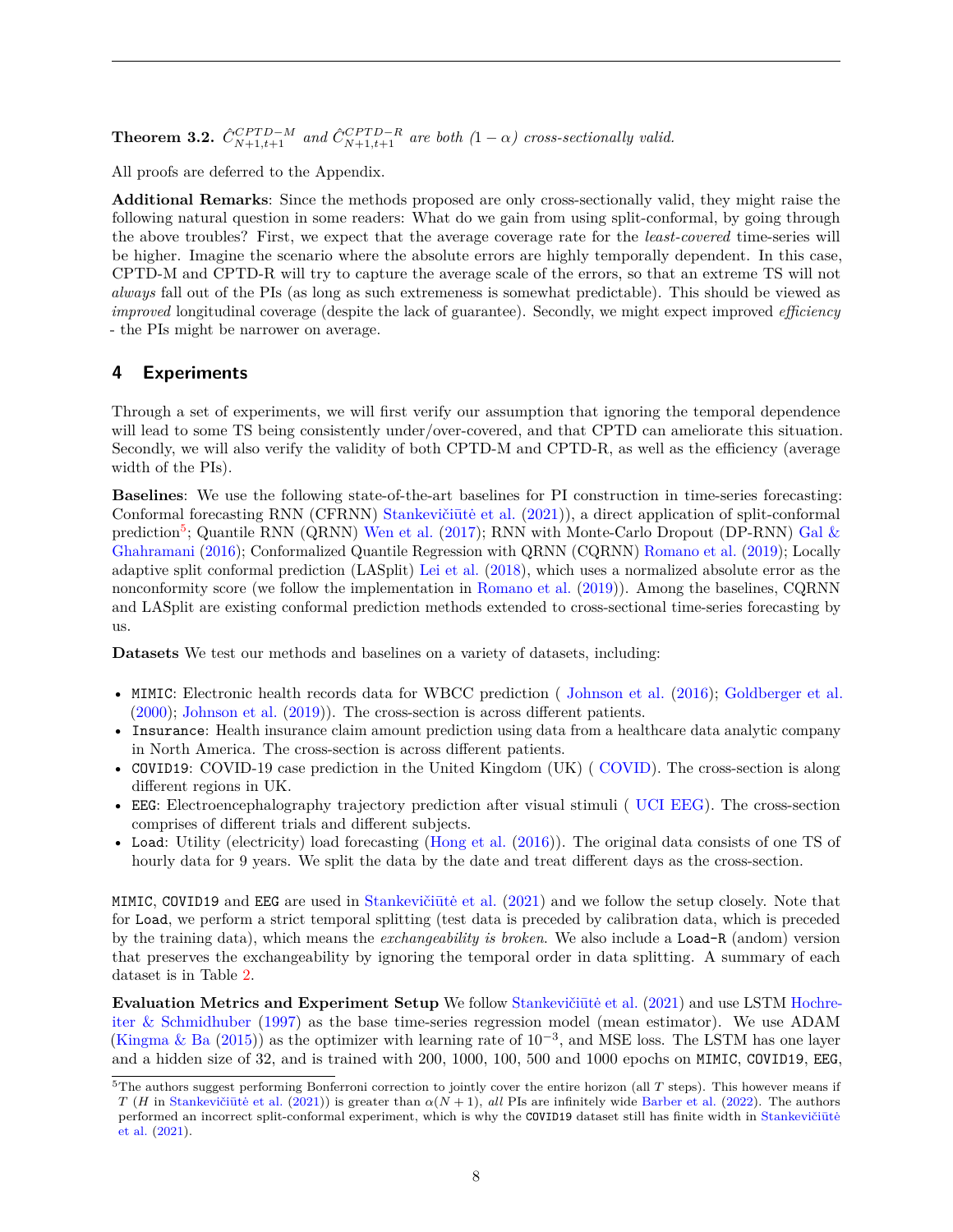Insurance and Load, respectively. For QRNN, we replace the MSE loss with quantile loss. For the residual predictor for LASplit, we follow [Romano et al.](#page-13-12) [\(2019\)](#page-13-12) and change the target from *y* to  $|y - \hat{y}|$ .

We repeat each experiment 20 times, and report the mean and standard deviation of:

- Average coverage rate:  $\sum_{i=1}^{M} \frac{1}{M} \overline{C}_i$  where  $\overline{C}_i = \sum_{t=1}^{T} \frac{1}{T} \mathbf{1} \{ Y_{i,t} \in \hat{C}_{\alpha,i,t} \}.$
- Tail coverage rate:  $\sum_{j:\overline{C}_j\in L}\frac{1}{|L|}\overline{C}_j$ , where  $L:=\{\overline{C}_i:\overline{C}_j\lt Q(0.1,\{\overline{C}_j\}_{j=1}^M)\}\.$  In other words, we look at the average coverage rate of the *least-covered* time-series. We wish it as high as possible.
- Average PI width:  $\frac{1}{MT} \sum_{i=1}^{M} \sum_{t=1}^{T} \mu(\hat{C}_{\alpha,i,t})$  where  $\mu(\cdot)$  is the width/length of  $\cdot$ .

In the above, *M* denotes the size of the test set. All metrics here consider the last 20 steps. The target  $\alpha = 0.1$  (corresponding to 90% PIs). We use the same LSTM architecture as Stankevičiūtė et al. [\(2021\)](#page-13-0) with minor changes in the number of epochs or learning rate, except for the Insurance dataset where we introduce additional embedding training modules to encode hundreds of discrete diagnoses and procedures codes. In the Appendix, we include results for Linear Regression instead of LSTM.

**Results** The results are presented in Table [3,](#page-9-0) [4](#page-9-1) and [5.](#page-10-0) We see that, in terms of average coverage rate, all conformal methods are valid (90% coverage) for the exchangeable datasets. For Load, because we did not enforce exchangeability during the sample splitting, there are minor under-coverage for all conformal methods, but CPTD is still slightly better than baselines, potentially because it can leverage information from the calibration set better. In terms for efficiency (width), CPTD-R generally provides the most efficient valid PIs. The improvement is generally not large, but significant. We note that for MIMIC, directly predicting quantiles (QRNN and CQRNN) provide more efficient PIs, which might be due to an asymmetric distribution of the prediction errors by the point-estimator. Designing temporally adjusted nonconformity scores for quantile regression (potentially based on [Romano et al.](#page-13-12) [\(2019\)](#page-13-12)) will be an interesting direction for future research. Finally, if we look at tail coverage in Table [5,](#page-10-0) we see that both CPTD-R and CPTD-M consistently outperforms baselines (with the mean width rescaled to the same). This could also be observed in Figure [2.](#page-9-2) The results suggest CPTD significantly improves longitudinal coverage with the temporally-adjusted nonconformity scores.

<span id="page-8-0"></span>Table 2: Size of each dataset, and the length of the time-series. Note that the Insurance dataset has up to 14 diagnoses codes, up to 17 CPT codes, and 3 other features. If we use one-hot encoding for the discrete codes, Insurance has  $14*201+17*101+3$  features instead. All results presented in this paper measures the last 20 steps, while the full results are in the Appendix.

| Properties                                         | MIMIC                   | Insurance                   | COVID19          | EEG               | Load/Load-R              |
|----------------------------------------------------|-------------------------|-----------------------------|------------------|-------------------|--------------------------|
| # train/cal / test<br>$T$ (length)<br>$#$ features | 192/100/100<br>30<br>25 | 2393/500/500<br>30<br>$34*$ | 200/100/80<br>30 | 300/100/200<br>63 | 1198/200/700<br>24<br>26 |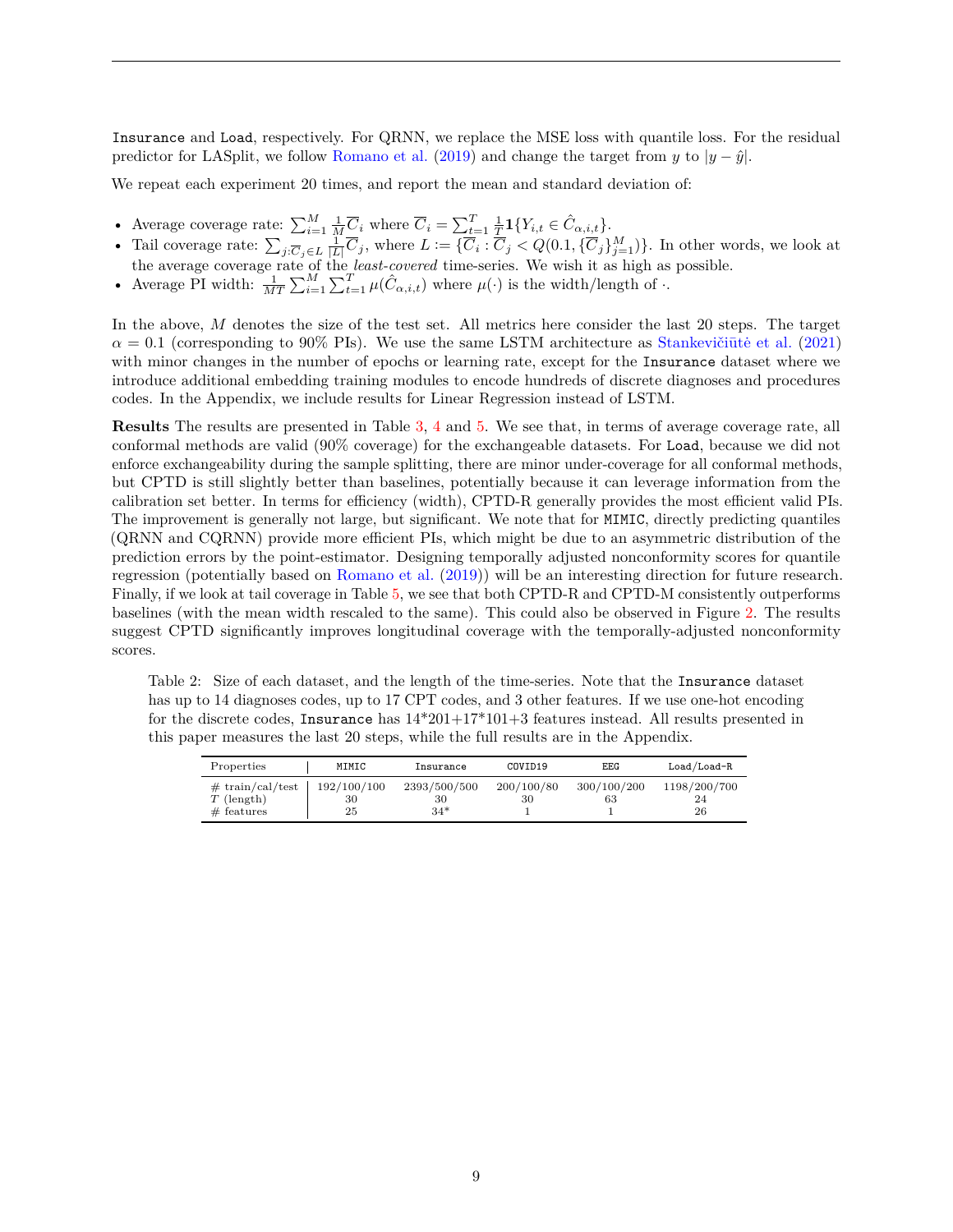

<span id="page-9-2"></span>Figure 2: We show the coverage rate for the bottom 10% of the time-series for EEG (left) and Load (right). All methods are re-scaled to the same mean PI width for fair comparison. The Y-axis is the average coverage rate. The X-axis denotes the percentile among all test time-series, with 0.00 meaning the least-covered time-series. The band is an empirical 80% confidence band. CPTD significantly improves the longitudinal coverage rate, especially for the least-covered time-series.

<span id="page-9-0"></span>Table 3: Average coverage rate for each time-series. Empirically valid methods are in **bold** (with p-value = 0.05). We verify that conformal prediction methods are valid, while non-conformal methods could under-cover. Note that Load does not satisfy the exchangeability assumption, which is why conformal methods look invalid (slightly below the target of 90%).

| Coverage ( $\geq 90\%$ ) | $CPTD-R$         | CPTD-M         | Split (CFRNN)  | <b>CORNN</b>   | LASplit            | ORNN             | <b>DPRNN</b>   |
|--------------------------|------------------|----------------|----------------|----------------|--------------------|------------------|----------------|
| MIMIC                    | $90.22 + 1.72$   | $90.17 + 1.59$ | $90.32 + 1.68$ | $89.93 + 1.30$ | $90.46 + 1.92$     | $86.78 + 1.35$   | $46.22 + 4.15$ |
| Insurance                | $90.01 + 0.63$   | $90.10 + 0.46$ | $90.05 + 0.64$ | $90.06 + 0.76$ | $90.05 {\pm} 0.72$ | $85.84 \pm 0.76$ | $24.56 + 0.76$ |
| COVID19                  | $90.13 \pm 1.55$ | $90.27 + 1.07$ | $90.09 + 1.75$ | $90.08 + 1.61$ | $90.15 + 1.51$     | $89.18 + 1.52$   | $68.37 + 3.98$ |
| EEG                      | $89.90 \pm 1.75$ | $90.08 + 1.48$ | $89.90 + 1.79$ | $89.96 + 2.26$ | $89.56 \pm 1.14$   | $87.94 + 0.94$   | $38.84 + 1.35$ |
| Load                     | $88.73 + 0.14$   | $89.23 + 0.15$ | $88.64 + 0.17$ | $89.21 + 0.14$ | $88.97 + 0.20$     | $80.10 \pm 1.38$ | $89.67 + 0.64$ |
| Load-R                   | $90.05 + 0.56$   | $90.17 + 0.73$ | $90.03 + 0.60$ | $90.23 + 0.62$ | $90.11 \pm 0.53$   | $85.35 \pm 1.06$ | $90.97 + 0.70$ |

<span id="page-9-1"></span>Table 4: Mean of PI width. The most efficient (and valid) method is in **bold**, including methods not significantly worst than the best one. For Load, we show the most efficient conformal method. CPTD-R generally provides the most efficient PIs.

| Width $\downarrow$ | $CPTD-R$        | CPTD-M            | Split (CFRNN)   | <b>CORNN</b>      | LASplit         | ORNN            | <b>DPRNN</b>    |
|--------------------|-----------------|-------------------|-----------------|-------------------|-----------------|-----------------|-----------------|
| MIMIC              | 1.696+0.163     | $1.876 + 0.209$   | $1.759 + 0.166$ | $1.560 + 0.140$   | $1.872 + 0.185$ | $1.407 + 0.130$ | $0.584 + 0.027$ |
| Insurance          | $2.594 + 0.051$ | $2.723 + 0.054$   | $2.690 + 0.057$ | $2.613 + 0.050$   | $2.694 + 0.067$ | $2.314 + 0.034$ | $0.585 + 0.044$ |
| COVID19            | $0.713 + 0.027$ | $0.824 + 0.102$   | $0.737 + 0.033$ | $0.827 + 0.082$   | $0.737 + 0.038$ | $0.805 + 0.082$ | $0.515 + 0.048$ |
| EEG.               | $1.275 + 0.046$ | $1.301 + 0.049$   | $1.301 + 0.056$ | $1.436 \pm 0.078$ | $1.294 + 0.035$ | $1.319 + 0.042$ | $0.414 + 0.020$ |
| Load               | $0.200 + 0.004$ | $0.230 + 0.005$   | $0.209 + 0.004$ | $0.216 + 0.005$   | $0.213 + 0.005$ | $0.168 + 0.005$ | $0.569 + 0.008$ |
| $Load-R$           | $0.178 + 0.003$ | $0.200 \pm 0.007$ | $0.178 + 0.004$ | $0.187 + 0.004$   | $0.181 + 0.005$ | $0.164 + 0.005$ | $0.534 + 0.012$ |

# **5 Related Works**

**Bayesian Uncertainty Quantification** is a popular line of research in uncertainty quantification for neural networks. With the posterior computation almost always intractable, various approximations have been proposed, including variants of Bayesian learning basing on Markov Chain Monte Carlo [Chen et al.](#page-11-4) [\(2014\)](#page-11-4); [Welling & Teh](#page-13-2) [\(2011\)](#page-13-2); [Neal](#page-13-3) [\(1992\)](#page-13-3), variational inference methods [Louizos & Welling](#page-13-4) [\(2017\)](#page-13-4); [Kingma & Welling](#page-12-1)  $(2014)$  and Monte-Carlo Dropout [Gal & Ghahramani](#page-12-2)  $(2016)$ . Another popular uncertainty quantification method sometimes considered approximately Bayesian is Deep Ensemble [Lakshminarayanan et al.](#page-13-5) [\(2017\)](#page-13-5). Bayesian methods have also been extended to RNN [Fortunato et al.](#page-12-3) [\(2017\)](#page-12-3); [Caceres et al.](#page-11-5) [\(2021\)](#page-11-5). The credible intervals provided by approximate Bayesian methods, however, do not provide frequentist coverage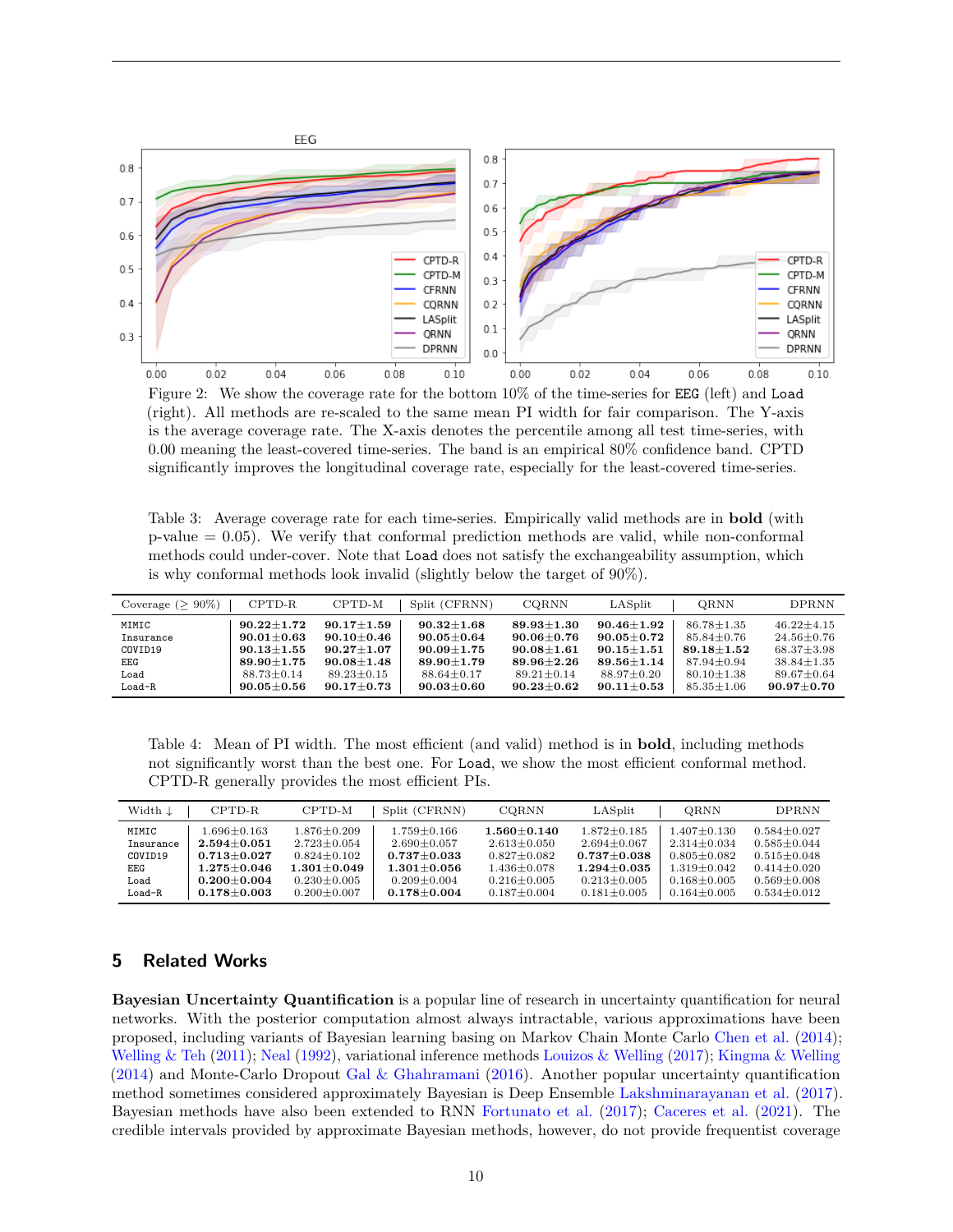<span id="page-10-0"></span>Table 5: The tail coverage rate (mean coverage rate for the least-covered 10% time-series). For a fair comparison, we re-scaled all methods to have the same mean PI width (as CFRNN). Unlike average coverage rate, we want the tail coverage rate to be as high as possible. The best method is in **bold**, with the second-best underscored. Generally, both CPTD methods significantly outperform the baselines, providing better longitudinal coverage.

| Tail Coverage $\uparrow$ | CPTD-R           | CPTD-M           | Split (CFRNN)    | CQRNN            | LASplit          | ORNN             | <b>DPRNN</b>     |
|--------------------------|------------------|------------------|------------------|------------------|------------------|------------------|------------------|
| MIMIC                    | $69.20 + 4.18$   | $69.10 + 3.95$   | $64.10 + 5.32$   | $73.55 + 3.49$   | $62.93 + 6.47$   | $73.25 + 3.48$   | $65.60 + 5.22$   |
| Insurance                | $71.13 \pm 1.92$ | $72.49 + 1.32$   | $66.03 \pm 2.15$ | $68.28 \pm 2.94$ | $68.22 + 2.29$   | $64.72 \pm 2.52$ | $47.82 + 2.92$   |
| COVID19                  | $70.22 + 5.05$   | $70.47 + 2.47$   | $63.78 + 6.74$   | $59.75 + 6.30$   | $67.34 + 4.41$   | $59.81 + 6.61$   | $52.56 + 6.60$   |
| EEG.                     | $67.30 \pm 4.34$ | $71.09 + 3.73$   | $64.35 \pm 4.23$ | $57.02 \pm 6.01$ | $66.88 \pm 2.03$ | $57.07 \pm 3.41$ | $51.06 \pm 2.92$ |
| Load                     | $70.58 \pm 0.98$ | $68.85 \pm 0.94$ | $58.80 + 1.43$   | $59.65 + 1.62$   | $59.62 + 1.33$   | $59.87 \pm 2.06$ | $29.56 + 1.91$   |
| $Load-R$                 | $73.03 + 1.46$   | $71.36 \pm 1.36$ | $68.69 + 1.96$   | $69.61 + 1.33$   | $69.83 \pm 2.03$ | $69.42 + 1.85$   | $31.92 + 2.19$   |

guarantee. Moreover, the modifications to the network structures (such as the introduction of many Dropout layers), which could be considered additional *constraints*, could hurt model performance.

**Quantile Prediction** methods directly generate a prediction interval for each data point, instead of providing a point estimate. Such methods typically predict two scalars, representing the upper and lower bound for the PIs, with a pre-specified coverage level  $1 - \alpha$ . The loss for point estimation (such as MSE) is thus replaced with the "pinball"/quantile loss [Steinwart & Christmann](#page-13-14) [\(2011\)](#page-13-14); [Koenker & Bassett](#page-12-12) [\(1978\)](#page-12-12), which takes *α* as a parameter. Recent works applied quantile prediction to time-series forecasting settings via direct prediction by an RNN [Wen et al.](#page-14-4) [\(2017\)](#page-14-4) or by combining RNN and linear splines to predict quantiles a nonparametric manner [Gasthaus et al.](#page-12-13) [\(2019\)](#page-12-13). Such methods still do not provide provable coverage guarantee, and can suffer form the issue of quantile crossing as in the case of [Wen et al.](#page-14-4) [\(2017\)](#page-14-4).

**Conformal Prediction (CP)**: Pioneered by [Vovk et al.](#page-13-6) [\(2005\)](#page-13-6), conformal prediction (CP) provides methods to construct prediction intervals or regions that are guaranteed to cover the true response with a probability  $\geq 1 - \alpha$ , under the exchangeability assumption. Recently, CP has seen wider attention and has been heavily explored in deep learning [\(Lin et al.](#page-13-1)  $(2021)$ ; [Angelopoulos et al.](#page-11-0)  $(2021)$ ; Stankevičiūtė et al.  $(2021)$ ) due to its distribution-free nature, which makes it suitable for constructing valid PIs for complicated models like deep neural networks. It is worth noting that although most CP methods apply to point-estimators, methods like conformalized quantile regression [Romano et al.](#page-13-12) [\(2019\)](#page-13-12) can also be applied to quantile estimators like [Wen](#page-14-4) [et al.](#page-14-4) [\(2017\)](#page-14-4).

**Exchangeable Time-Series and Cross-Sectional Validity**: The work that is most relevant to ours is Stankevičiūtė et al.  $(2021)$ , which directly applies (split) conformal prediction [\(Vovk et al.](#page-13-6)  $(2005)$ ) assuming cross-sectional exchangeability of the time-series<sup>[6](#page-0-0)</sup>. It however studies only the multi-horizon prediction setting, completely ignoring longitudinal validity. Although being (cross-sectionally) valid, as we will see later, Stankevičiūtė et al. [\(2021\)](#page-13-0) thus creates highly unbalanced coverage rate (i.e. some TS receives poor coverage longitudinally while others high) and inefficient PIs. To the best of our knowledge, no other works explore the cross-sectional exchangeability in the context of time-series forecasting.

**Long and Single Time-Series and Longitudinal Validity** is the type of validity most works studying PI generation in time-series focuses on. Such works, including [Gibbs & Candes](#page-12-0) [\(2021\)](#page-12-0); [Zaffran et al.](#page-14-1) [\(2022\)](#page-14-1); [Barber et al.](#page-11-7) [\(2022\)](#page-11-7); [Xu & Xie](#page-14-2) [\(2021\)](#page-14-2), focus on the task of creating a PI at each step in a very long time-series (often with over thousands of steps). For example, [Gibbs & Candes](#page-12-0) [\(2021\)](#page-12-0) propose a distribution-free conformal prediction method called ACI, which uses the realized residuals as the conformal scores, and adapt the  $\alpha$  at each time basing on whether the average coverage rate of the recent PIs. To achieve distribution-free marginal validity, ACI has to (often) create non-informative inifitely-wide PIs, which is reasonable given the intrinsic difficulty stemming from the lack of exchangeability. Such methods also do not apply to our settings, because they typically require a very long window to estimate the error distribution for a particular time-series as a burn-in period. Moreover, they do not provide a way to leverage the rich information from the cross-section as well.

 $6$ The authors of Stankevičiūtė et al. [\(2021\)](#page-13-0) did not the term "cross-setional", but this is exactly what they mean.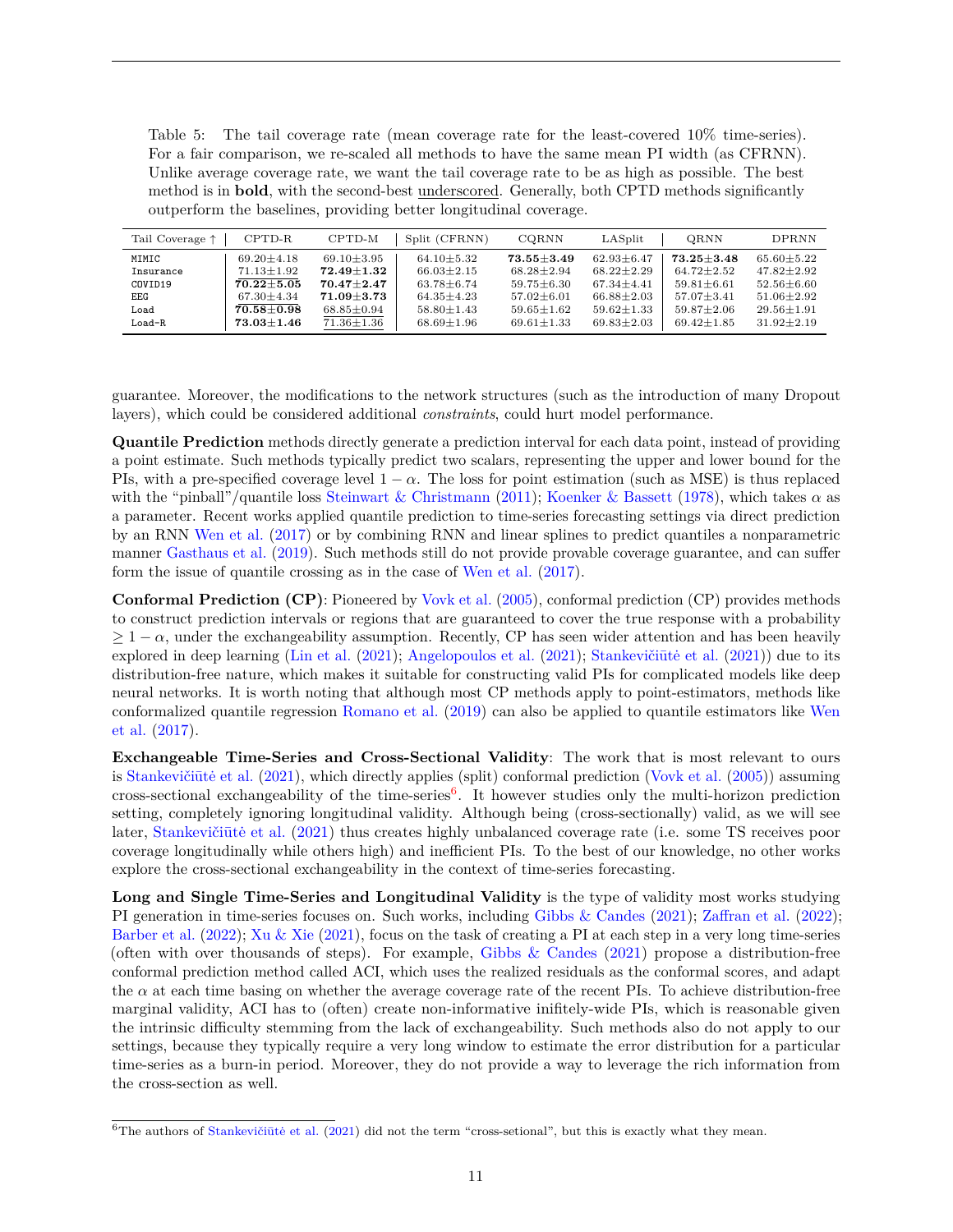# **6 Conclusions**

This paper introduces CPTD, the first prediction interval algorithm that can improve longitudinal coverage while maintaining strict cross-sectional coverage guarantee, in the task of time-series forecasting with a cross-section. Being a conformal prediction method, the cross-sectional validity comes from the empirical distribution of nonconformity scores on the calibration set. To construct prediction intervals for  $Y_{N+1,t+1}$ , we propose CPTD-M, which leverages only the temporal information for the time-series of interest  $({\bf S}_{N+1}),$ and CPTD-R, which exemplifies how to use the entire calibration set to improve temporal coverage. Our experiments confirm that both CPTD-M and CPTD-R significantly outperform state-of-the-art baselines by a wide margin. Moreover, CPTD could easily be applied to any model and data distribution. We hope CPTD will inspire future research in uncertainty quantification in time-series forecasting with a cross-section.

# **References**

- <span id="page-11-0"></span>Anastasios Nikolas Angelopoulos, Stephen Bates, Michael Jordan, and Jitendra Malik. Uncertainty sets for image classifiers using conformal prediction. In *International Conference on Learning Representations*, 2021. URL [https://openreview.net/forum?id=eNdiU\\_DbM9](https://openreview.net/forum?id=eNdiU_DbM9).
- <span id="page-11-3"></span>Anastasios Nikolas Angelopoulos, Amit Kohli, Stephen Bates, Michael I. Jordan, Jitendra Malik, Thayer Alshaabi, Srigokul Upadhyayula, and Yaniv Romano. Image-to-image regression with distribution-free uncertainty quantification and applications in imaging. *ArXiv*, abs/2202.05265, 2022.
- <span id="page-11-6"></span>Rina Foygel Barber, Emmanuel J. Candès, Aaditya Ramdas, and Ryan J. Tibshirani. The limits of distributionfree conditional predictive inference. *arXiv*, abs/1903.04684, 2020. URL [https://arxiv.org/abs/1903.](https://arxiv.org/abs/1903.04684) [04684](https://arxiv.org/abs/1903.04684).
- <span id="page-11-8"></span>Rina Foygel Barber, Emmanuel J Candès, Aaditya Ramdas, and Ryan J Tibshirani. Predictive inference with the jackknife+. *The Annals of Statistics*, 49(1):486–507, 2021. doi: 10.1214/20-AOS1965. URL <https://doi.org/10.1214/20-AOS1965>.
- <span id="page-11-7"></span>Rina Foygel Barber, Emmanuel J. Candes, Aaditya Ramdas, and Ryan J. Tibshirani. Conformal prediction beyond exchangeability, 2022. URL <https://arxiv.org/abs/2202.13415>.
- <span id="page-11-1"></span>Stephen Bates, A. Angelopoulos, Lihua Lei, Jitendra Malik, and Michael I. Jordan. Distribution-free, risk-controlling prediction sets. *J. ACM*, 68:43:1–43:34, 2021.
- <span id="page-11-9"></span>Anthony Bellotti. Constructing normalized nonconformity measures based on maximizing predictive efficiency. In Alexander Gammerman, Vladimir Vovk, Zhiyuan Luo, Evgueni Smirnov, and Giovanni Cherubin (eds.), *Proceedings of the Ninth Symposium on Conformal and Probabilistic Prediction and Applications*, volume 128 of *Proceedings of Machine Learning Research*, pp. 41–54. PMLR, 09–11 Sep 2020. URL <http://proceedings.mlr.press/v128/bellotti20a.html>.
- <span id="page-11-5"></span>Jose Caceres, Danilo Gonzalez, Taotao Zhou, and Enrique Lopez Droguett. A probabilistic bayesian recurrent neural network for remaining useful life prognostics considering epistemic and aleatory uncertainties. *Structural Control and Health Monitoring*, 28(10):e2811, 2021. doi: https://doi.org/10.1002/stc.2811. URL <https://onlinelibrary.wiley.com/doi/abs/10.1002/stc.2811>.
- <span id="page-11-4"></span>Tianqi Chen, Emily Fox, and Carlos Guestrin. Stochastic gradient hamiltonian monte carlo. In Eric P. Xing and Tony Jebara (eds.), *Proceedings of the 31st International Conference on Machine Learning*, volume 32:2 of *Proceedings of Machine Learning Research*, pp. 1683–1691, Bejing, China, 22–24 Jun 2014. PMLR. URL <https://proceedings.mlr.press/v32/cheni14.html>.
- <span id="page-11-2"></span>Isidro Cortés-Ciriano and Andreas Bender. Concepts and applications of conformal prediction in computational drug discovery. *ArXiv*, abs/1908.03569, 2019.
- <span id="page-11-10"></span>COVID. Coronavirus (covid-19) in the uk. <https://https://coronavirus.data.gov.uk/>, 2022. Accessed: 2022-04-14.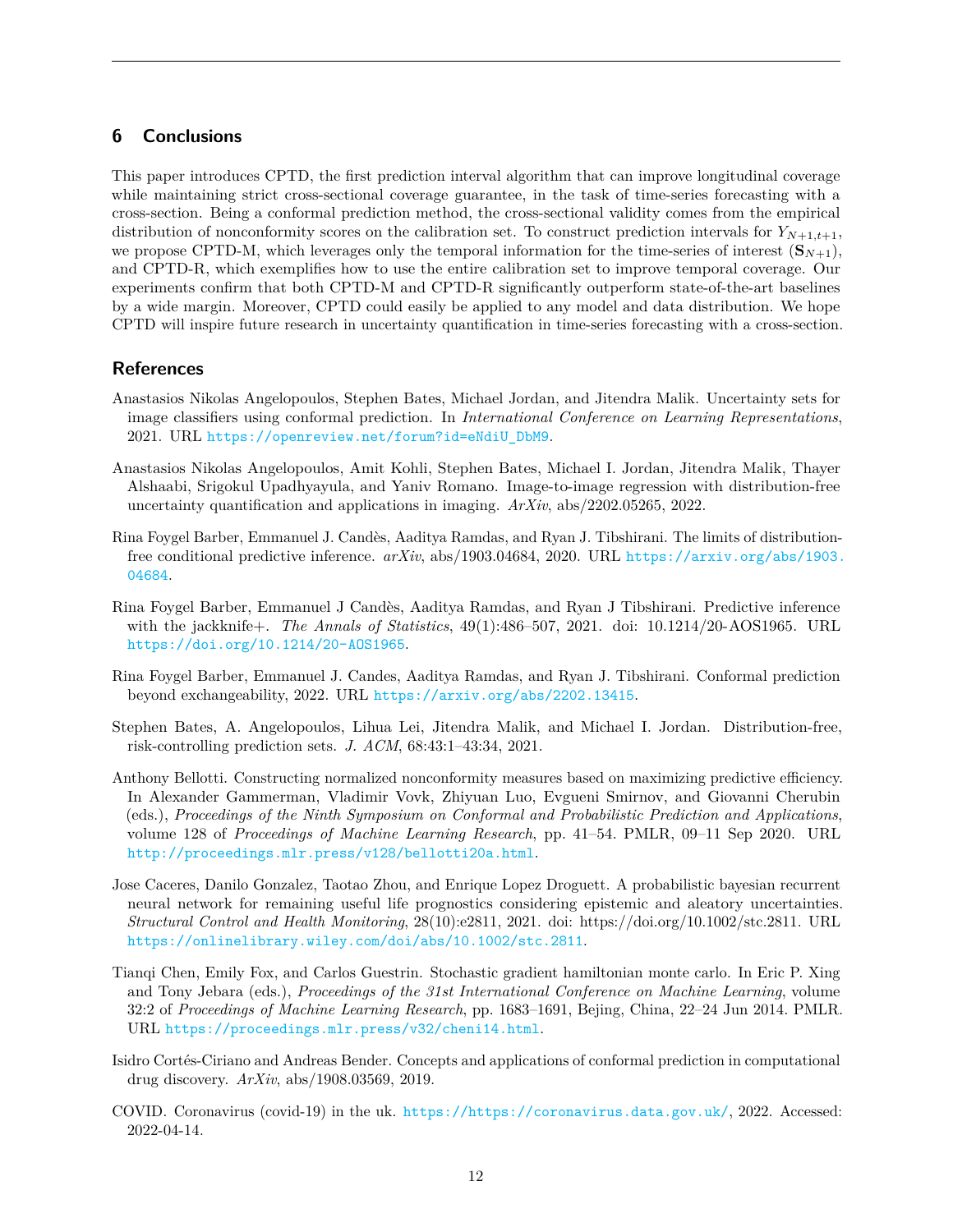- <span id="page-12-3"></span>Meire Fortunato, Charles Blundell, and Oriol Vinyals. Bayesian recurrent neural networks. *CoRR*, abs/1704.02798, 2017. URL <http://arxiv.org/abs/1704.02798>.
- <span id="page-12-2"></span>Yarin Gal and Zoubin Ghahramani. Dropout as a Bayesian approximation: Representing model uncertainty in deep learning. In *33rd International Conference on Machine Learning, ICML 2016*, 2016. ISBN 9781510829008.
- <span id="page-12-13"></span>Jan Gasthaus, Konstantinos Benidis, Yuyang Wang, Syama Sundar Rangapuram, David Salinas, Valentin Flunkert, and Tim Januschowski. Probabilistic forecasting with spline quantile function rnns. In Kamalika Chaudhuri and Masashi Sugiyama (eds.), *Proceedings of the Twenty-Second International Conference on Artificial Intelligence and Statistics*, volume 89 of *Proceedings of Machine Learning Research*, pp. 1901–1910. PMLR, 16–18 Apr 2019. URL <https://proceedings.mlr.press/v89/gasthaus19a.html>.
- <span id="page-12-0"></span>Isaac Gibbs and Emmanuel Candes. Adaptive conformal inference under distribution shift. In A. Beygelzimer, Y. Dauphin, P. Liang, and J. Wortman Vaughan (eds.), *Advances in Neural Information Processing Systems*, 2021. URL <https://openreview.net/forum?id=6vaActvpcp3>.
- <span id="page-12-7"></span>A. L. Goldberger, L. A. Amaral, L. Glass, J. M. Hausdorff, P. C. Ivanov, R. G. Mark, J. E. Mietus, G. B. Moody, C. K. Peng, and H. E. Stanley. PhysioBank, PhysioToolkit, and PhysioNet: components of a new research resource for complex physiologic signals. *Circulation*, 2000. ISSN 15244539. doi: 10.1161/01.cir.101.23.e215.
- <span id="page-12-5"></span>Leying Guan. Localized conformal prediction: A generalized inference framework for conformal prediction, 2021. URL <https://arxiv.org/abs/2106.08460>.
- <span id="page-12-10"></span>Sepp Hochreiter and Jürgen Schmidhuber. Long short-term memory. *Neural Comput.*, 9(8):1735–1780, nov 1997. ISSN 0899-7667. doi: 10.1162/neco.1997.9.8.1735. URL [https://doi.org/10.1162/neco.1997.9.](https://doi.org/10.1162/neco.1997.9.8.1735) [8.1735](https://doi.org/10.1162/neco.1997.9.8.1735).
- <span id="page-12-9"></span>Tao Hong, Pierre Pinson, Shu Fan, Hamidreza Zareipour, Alberto Troccoli, and Rob J. Hyndman. Probabilistic energy forecasting: Global energy forecasting competition 2014 and beyond. *International Journal of Forecasting*, 32(3):896–913, 2016. ISSN 0169-2070. doi: https://doi.org/10.1016/j.ijforecast.2016.02.001. URL <https://www.sciencedirect.com/science/article/pii/S0169207016000133>.
- <span id="page-12-8"></span>A. Johnson, T. Pollard, and R. Mark. Mimic-iii clinical database demo (version 1.4). [https://archive.ics.](https://archive.ics.uci.edu/ml/datasets/EEG+Database) [uci.edu/ml/datasets/EEG+Database](https://archive.ics.uci.edu/ml/datasets/EEG+Database), 2019.
- <span id="page-12-6"></span>Alistair E.W. Johnson, Tom J. Pollard, Lu Shen, Li-wei H. Lehman, Mengling Feng, Mohammad Ghassemi, Benjamin Moody, Peter Szolovits, Leo Anthony Celi, and Roger G. Mark. MIMIC-III, a freely accessible critical care database. *Scientific Data*, 3(1):160035, 2016. ISSN 2052-4463. doi: 10.1038/sdata.2016.35. URL <https://doi.org/10.1038/sdata.2016.35>.
- <span id="page-12-11"></span>Diederik P. Kingma and Jimmy Ba. Adam: A method for stochastic optimization. In Yoshua Bengio and Yann LeCun (eds.), *3rd International Conference on Learning Representations, ICLR 2015, San Diego, CA, USA, May 7-9, 2015, Conference Track Proceedings*, 2015. URL <http://arxiv.org/abs/1412.6980>.
- <span id="page-12-1"></span>Diederik P. Kingma and Max Welling. Auto-encoding variational bayes. In Yoshua Bengio and Yann LeCun (eds.), *2nd International Conference on Learning Representations, ICLR 2014, Banff, AB, Canada, April 14-16, 2014, Conference Track Proceedings*, 2014. URL <http://arxiv.org/abs/1312.6114>.
- <span id="page-12-4"></span>Danijel Kivaranovic, Kory D. Johnson, and Hannes Leeb. Adaptive, distribution-free prediction intervals for deep networks. In Silvia Chiappa and Roberto Calandra (eds.), *Proceedings of the Twenty Third International Conference on Artificial Intelligence and Statistics*, volume 108 of *Proceedings of Machine Learning Research*, pp. 4346–4356. PMLR, 26–28 Aug 2020. URL [https://proceedings.mlr.press/](https://proceedings.mlr.press/v108/kivaranovic20a.html) [v108/kivaranovic20a.html](https://proceedings.mlr.press/v108/kivaranovic20a.html).
- <span id="page-12-12"></span>Roger Koenker and Gilbert Bassett. Regression quantiles. *Econometrica*, 46(1):33–50, 1978. ISSN 00129682, 14680262. URL <http://www.jstor.org/stable/1913643>.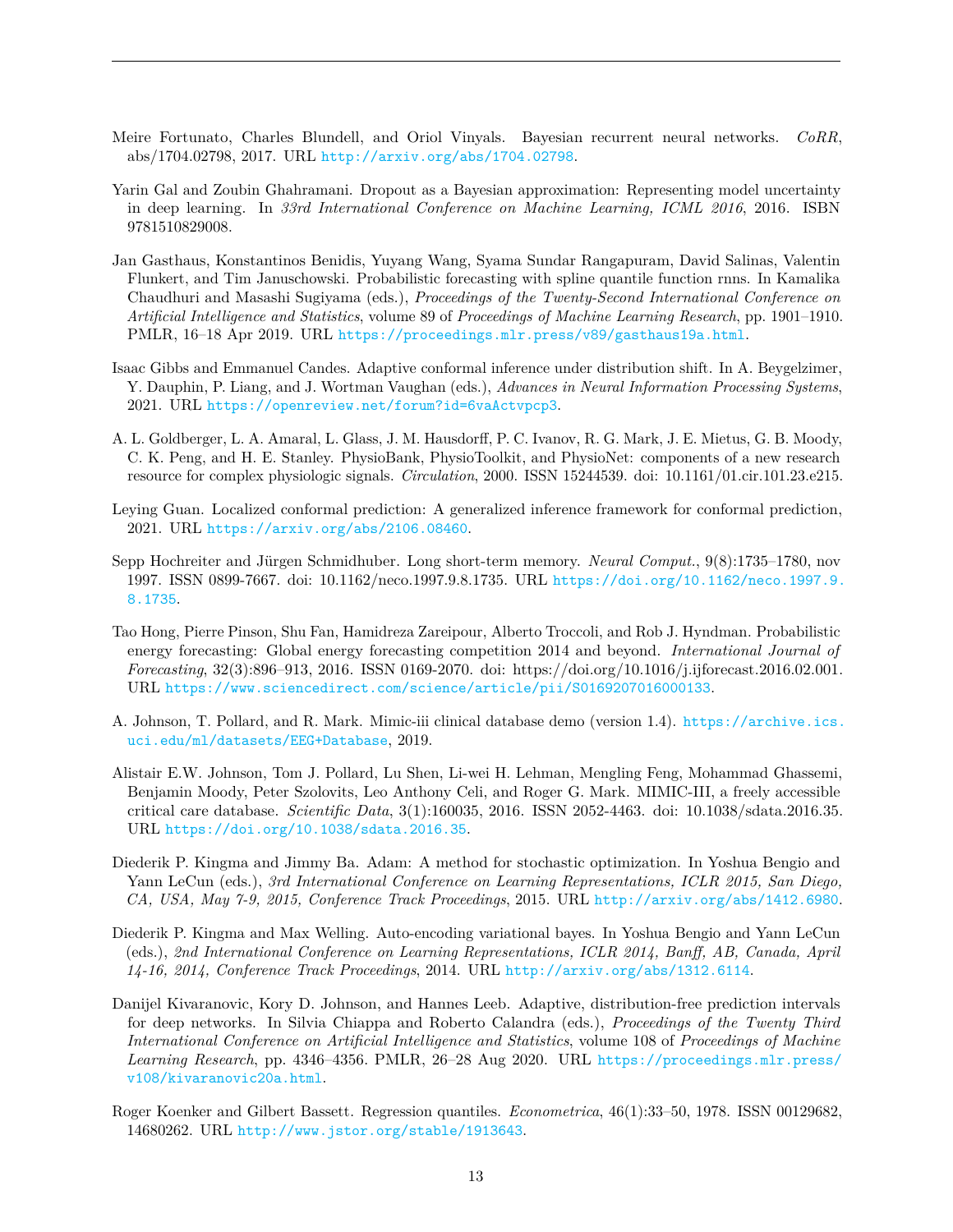- <span id="page-13-5"></span>Balaji Lakshminarayanan, Alexander Pritzel, and Charles Blundell. Simple and scalable predictive uncertainty estimation using deep ensembles. In *Advances in Neural Information Processing Systems*, 2017.
- <span id="page-13-7"></span>Jing Lei and Larry Wasserman. Distribution-free prediction bands for non-parametric regression. *Journal of the Royal Statistical Society: Series B (Statistical Methodology)*, 76(1):71–96, 2014. doi: https://doi.org/10. 1111/rssb.12021. URL <https://rss.onlinelibrary.wiley.com/doi/abs/10.1111/rssb.12021>.
- <span id="page-13-9"></span>Jing Lei, Alessandro Rinaldo, and Larry Wasserman. A conformal prediction approach to explore functional data. *Annals of Mathematics and Artificial Intelligence*, 74(1):29–43, 2015. ISSN 1573-7470. doi: 10.1007/ s10472-013-9366-6. URL <https://doi.org/10.1007/s10472-013-9366-6>.
- <span id="page-13-11"></span>Jing Lei, Max G'Sell, Alessandro Rinaldo, Ryan J. Tibshirani, and Larry Wasserman. Distribution-Free Predictive Inference for Regression. *Journal of the American Statistical Association*, 2018. ISSN 1537274X. doi: 10.1080/01621459.2017.1307116.
- <span id="page-13-1"></span>Zhen Lin, Shubhendu Trivedi, and Jimeng Sun. Locally valid and discriminative prediction intervals for deep learning models. In M. Ranzato, A. Beygelzimer, Y. Dauphin, P.S. Liang, and J. Wortman Vaughan (eds.), *Advances in Neural Information Processing Systems*, volume 34, pp. 8378– 8391. Curran Associates, Inc., 2021. URL [https://proceedings.neurips.cc/paper/2021/file/](https://proceedings.neurips.cc/paper/2021/file/46c7cb50b373877fb2f8d5c4517bb969-Paper.pdf) [46c7cb50b373877fb2f8d5c4517bb969-Paper.pdf](https://proceedings.neurips.cc/paper/2021/file/46c7cb50b373877fb2f8d5c4517bb969-Paper.pdf).
- <span id="page-13-4"></span>Christos Louizos and Max Welling. Multiplicative normalizing flows for variational Bayesian neural networks. In Doina Precup and Yee Whye Teh (eds.), *Proceedings of the 34th International Conference on Machine Learning*, volume 70 of *Proceedings of Machine Learning Research*, pp. 2218–2227. PMLR, 06–11 Aug 2017. URL <https://proceedings.mlr.press/v70/louizos17a.html>.
- <span id="page-13-10"></span>Sergio Matiz and Kenneth E. Barner. Inductive conformal predictor for convolutional neural networks: Applications to active learning for image classification. *Pattern Recognition*, 90:172–182, 2019. ISSN 0031-3203. doi: https://doi.org/10.1016/j.patcog.2019.01.035. URL [https://www.sciencedirect.com/](https://www.sciencedirect.com/science/article/pii/S003132031930055X) [science/article/pii/S003132031930055X](https://www.sciencedirect.com/science/article/pii/S003132031930055X).
- <span id="page-13-3"></span>Radford Neal. Bayesian learning via stochastic dynamics. In S. Hanson, J. Cowan, and C. Giles (eds.), *Advances in Neural Information Processing Systems*, volume 5. Morgan-Kaufmann, 1992. URL [https:](https://proceedings.neurips.cc/paper/1992/file/f29c21d4897f78948b91f03172341b7b-Paper.pdf) [//proceedings.neurips.cc/paper/1992/file/f29c21d4897f78948b91f03172341b7b-Paper.pdf](https://proceedings.neurips.cc/paper/1992/file/f29c21d4897f78948b91f03172341b7b-Paper.pdf).
- <span id="page-13-8"></span>Harris Papadopoulos, Kostas Proedrou, Volodya Vovk, and Alex Gammerman. Inductive confidence machines for regression. In Tapio Elomaa, Heikki Mannila, and Hannu Toivonen (eds.), *Machine Learning: ECML 2002*, pp. 345–356, Berlin, Heidelberg, 2002. Springer Berlin Heidelberg.
- <span id="page-13-12"></span>Yaniv Romano, Evan Patterson, and Emmanuel Candes. Conformalized quantile regression. In H. Wallach, H. Larochelle, A. Beygelzimer, F. d'Alché-Buc, E. Fox, and R. Garnett (eds.), *Advances in Neural Information Processing Systems*, volume 32. Curran Associates, Inc., 2019. URL [https://proceedings.](https://proceedings.neurips.cc/paper/2019/file/5103c3584b063c431bd1268e9b5e76fb-Paper.pdf) [neurips.cc/paper/2019/file/5103c3584b063c431bd1268e9b5e76fb-Paper.pdf](https://proceedings.neurips.cc/paper/2019/file/5103c3584b063c431bd1268e9b5e76fb-Paper.pdf).
- <span id="page-13-0"></span>Kamilė Stankevičiūtė, Ahmed Alaa, and Mihaela van der Schaar. Conformal time-series forecasting. In A. Beygelzimer, Y. Dauphin, P. Liang, and J. Wortman Vaughan (eds.), *Advances in Neural Information Processing Systems*, 2021. URL [https://openreview.net/forum?id=Rx9dBZaV\\_IP](https://openreview.net/forum?id=Rx9dBZaV_IP).
- <span id="page-13-14"></span>Ingo Steinwart and Andreas Christmann. Estimating conditional quantiles with the help of the pinball loss. *Bernoulli*, 17(1):211 – 225, 2011. doi: 10.3150/10-BEJ267. URL <https://doi.org/10.3150/10-BEJ267>.
- <span id="page-13-13"></span>UCI EEG. Eeg database. <https://archive.ics.uci.edu/ml/datasets/EEG+Database>, 1999. Accessed: 2022-04-23.
- <span id="page-13-6"></span>Vladimir Vovk, Alexander Gammerman, and Glenn Shafer. *Algorithmic learning in a random world*. Springer US, 2005. ISBN 0387001522. doi: 10.1007/b106715.
- <span id="page-13-2"></span>Max Welling and Yee Whye Teh. Bayesian learning via stochastic gradient langevin dynamics. In *Proceedings of the 28th International Conference on Machine Learning, ICML 2011*, 2011. ISBN 9781450306195.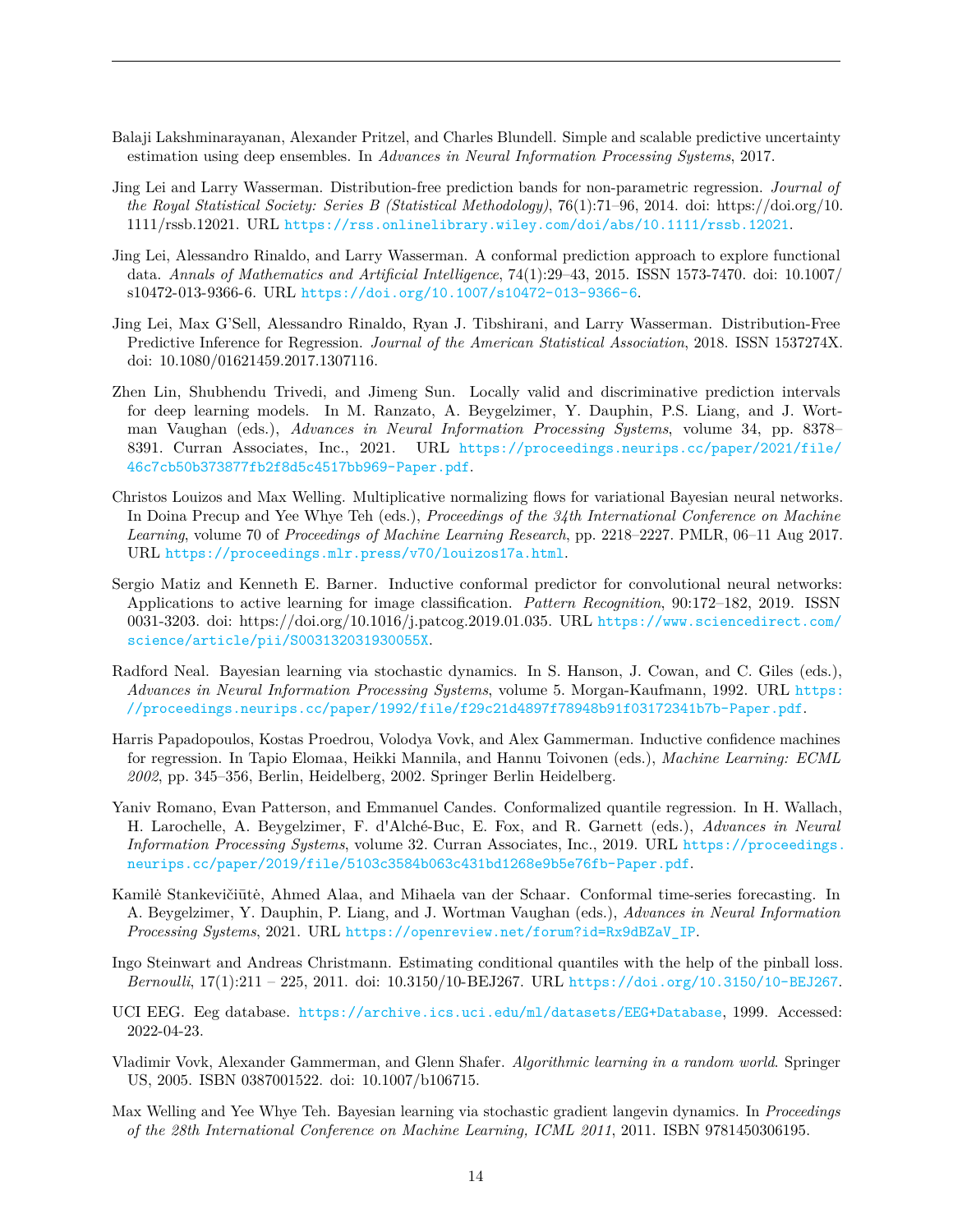- <span id="page-14-4"></span>Ruofeng Wen, Kari Torkkola, Balakrishnan Narayanaswamy, and Dhruv Madeka. A multi-horizon quantile recurrent forecaster, 2017. URL <https://arxiv.org/abs/1711.11053>.
- <span id="page-14-3"></span>Andrew Gordon Wilson and Pavel Izmailov. Bayesian deep learning and a probabilistic perspective of generalization. In Hugo Larochelle, Marc'Aurelio Ranzato, Raia Hadsell, Maria-Florina Balcan, and Hsuan-Tien Lin (eds.), *Advances in Neural Information Processing Systems 33: Annual Conference on Neural Information Processing Systems 2020, NeurIPS 2020, December 6-12, 2020, virtual*, 2020. URL [https:](https://proceedings.neurips.cc/paper/2020/hash/322f62469c5e3c7dc3e58f5a4d1ea399-Abstract.html) [//proceedings.neurips.cc/paper/2020/hash/322f62469c5e3c7dc3e58f5a4d1ea399-Abstract.html](https://proceedings.neurips.cc/paper/2020/hash/322f62469c5e3c7dc3e58f5a4d1ea399-Abstract.html).
- <span id="page-14-2"></span>Chen Xu and Yao Xie. Conformal prediction interval for dynamic time-series. In Marina Meila and Tong Zhang (eds.), *Proceedings of the 38th International Conference on Machine Learning*, volume 139 of *Proceedings of Machine Learning Research*, pp. 11559–11569. PMLR, 18–24 Jul 2021. URL <https://proceedings.mlr.press/v139/xu21h.html>.
- <span id="page-14-1"></span>Margaux Zaffran, Aymeric Dieuleveut, Olivier Féron, Yannig Goude, and Julie Josse. Adaptive conformal predictions for time series, 2022. URL <https://arxiv.org/abs/2202.07282>.
- <span id="page-14-0"></span>Jin Zhang, Ulf Norinder, and Fredrik Svensson. Deep learning-based conformal prediction of toxicity. *Journal of chemical information and modeling*, 2021.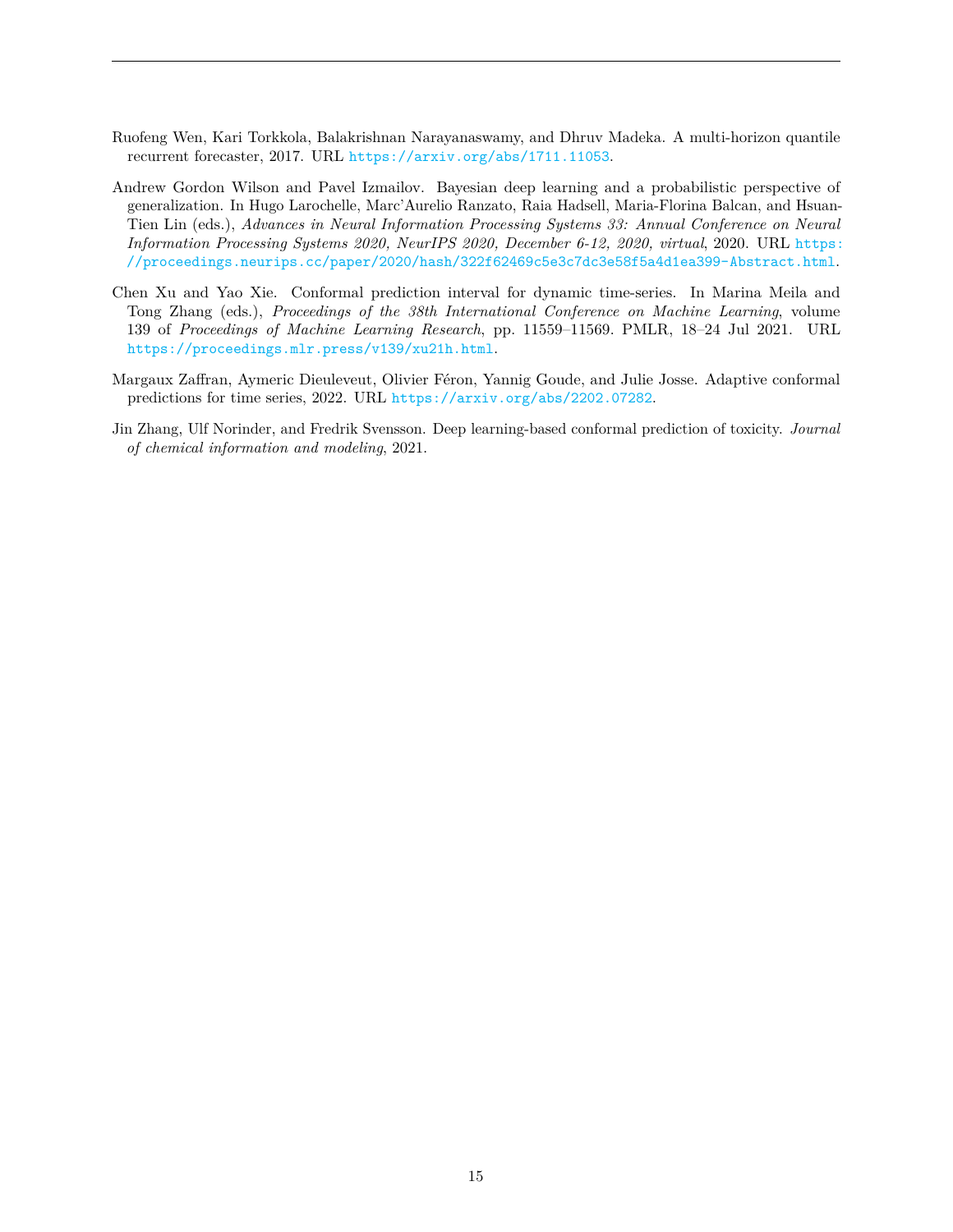# **A Proofs**

### **A.1 Proof for Theorem [2.1](#page-3-1)**

*Proof.* We first present an established result on the impossibility of (non-degenerate) finite-sample distributionfree conditional coverage guarantee from [Lei & Wasserman](#page-13-7) [\(2014\)](#page-13-7):

<span id="page-15-0"></span>**Lemma A.1.** Let P be the joint distribution of two random variables  $(X, Y)$ . Suppose  $\hat{C}_N$  is conditionally *valid, as defined by the following:*

$$
\mathbb{P}\{Y_{N+1} \in C_N(x)|X_{N+1} = x\} \ge 1 - \alpha \text{ for all } \mathcal{P} \text{ and almost all } x. \tag{18}
$$

*Then, for any*  $P$  *and any*  $x_0$  *that is not an atom of*  $P$ *:* 

$$
\mathbb{P}\{\lim_{\delta \to 0} \underset{\|x_0 - x\| \le \delta}{\operatorname{ess\,sup}} L(C_N(x)) = \infty\} = 1. \tag{19}
$$

The subscript  $_N$  means  $\hat{C}_N$  depends on a calibration set of size  $N$ , and  $L(\cdot)$  is the Lebesgue measure.

Now, for any *t*, we could view all previous observations (including *Y* ) as the new "X". That is:

$$
\mathbf{X}_i := [Z_{i,0}, Z_{i,1}, \dots, Z_{i,t-1}, X_{i,t}]. \tag{20}
$$

Then, the question is whether we could use the new  $\mathbf{X}_{N+1}$ , and  $\{(\mathbf{X}_j, Y_{j,t}\}_{j=1}^N$  to create a prediction interval  $\hat{C}$  such that

$$
\mathbb{P}_{Y_{N+1,t}|\mathbf{X}_{N+1}}\{Y_{N+1,t}\in\hat{C}\}\geq 1-\alpha.
$$
\n(21)

Lemma [A.1](#page-15-0) tells us if  $\hat{C}$  satisfies such coverage guarantee (note the conditioning on  $\mathbf{X}_{N+1}$ ), we have, for all *x*0,

$$
\mathbb{P}\{\lim_{\delta \to 0} \underset{\|x_0 - x\| \le \delta}{\operatorname{ess\,sup}} \, \text{leb}(\hat{C}(x)) = \infty\} = 1\tag{22}
$$

$$
\implies \mathbb{E}_{\mathbf{X}_{N+1}}[leb(\hat{C}(\mathbf{X}_{N+1}))] = \infty. \tag{23}
$$

 $\Box$ 

### **A.2 Proof for Lemma [3.1](#page-6-4)**

*Proof.* We will show the general case that any nonconformity scores  $V_{1,t}, \ldots, V_{N+1,t}$  generated Eq. [12](#page-5-2) and Eq. [13](#page-5-3) are exchangeable if  $\mathbf{S}_1, \ldots, \mathbf{S}_{N+1}$  are, because  $V^{CPTD-M}$  and  $V^{CPTD-R}$  are special cases of nonconformity scores generated this way.

First of all, if we denote  $V_{i,t}$  as a vector, it is clearly a row-permutation-equivariant function (denoted as *G*) on the matrix  $S_{:,t}$ , where the i-th row (out of  $N+1$ ) is  $[Z_{i,1},..., Z_{i,t}]$ . Formally, for any permutation  $\pi$  of  $N+1$  elements,  $V_{\pi,t} = G(\mathbf{S}_{\pi,t})$ . For each measurable subset *E* of  $\mathcal{V}^{N+1}$ , define  $E_{\mathbf{S}} \subset \mathcal{Z}^{N+1}$  as

$$
E_{\mathbf{S}} := \{ \mathbf{s}_{:, :t} : G(\mathbf{s}_{:, :t}) \in E \}
$$
\n(24)

Because  $S_1, \ldots, S_{N+1}$  are exchangeable, for any permutation  $\pi$ , we have

$$
\mathbb{P}\{V_{:,t} \in E\} = \mathbb{P}\{\mathbf{S}_{:,t} \in E_{\mathbf{S}}\} = \mathbb{P}\{\mathbf{S}_{\pi,t} \in E_{\mathbf{S}}\} = \mathbb{P}\{V_{\pi,t} \in E\}
$$
(25)

 $\Box$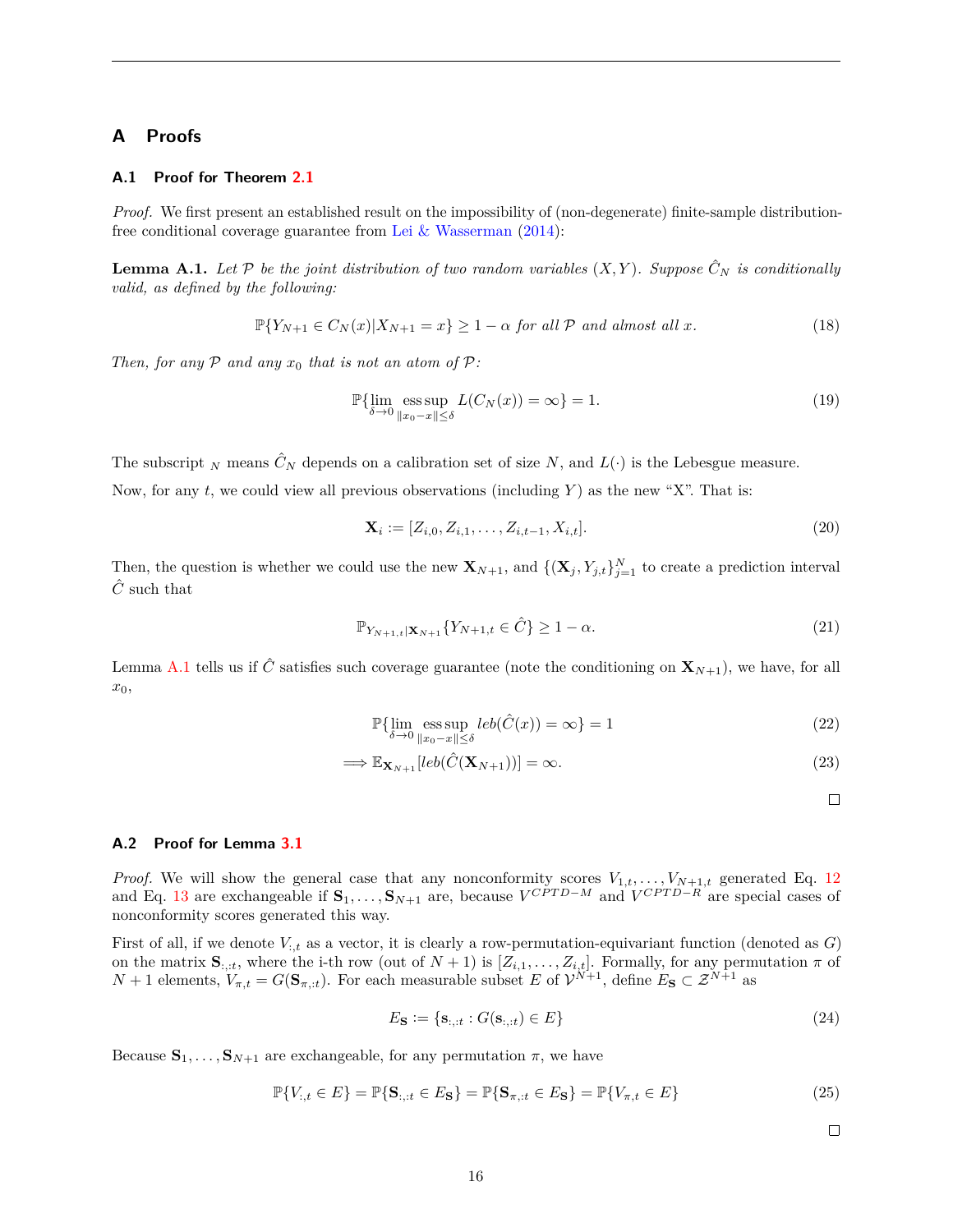### **A.3 Proof for Theorem [3.2](#page-7-1)**

*Proof.* Follows from Lemma [3.1](#page-6-4) immediately. We provide a brief sketch here. With Lemma [3.1,](#page-6-4) we know that the following random variable  $O_{N+1}$ 

$$
o_{N+1} := \frac{|\{i \in [N] : v_{i,t} \le v_{N+1,t}\}| + 1}{N+1}
$$
\n(26)

follows a uniform distribution on  $\{\frac{i}{N+1}\}_{i=1}^{N+1}$ . (Again we assume the probability of having a tie is zero, which means there is always a strict ordering.) Since

$$
o_{N+1} \le \frac{\lceil (1-\alpha)(N+1) \rceil}{N+1} \implies v_{N+1,t+1} \le Q(\frac{\lceil (1-\alpha)(N+1) \rceil}{N+1}, \{v_{i,t+1}\}_{i}^{N+1}) \implies Y_{N+1,t+1} \in \hat{C}_{N+1,t+1},
$$
\n(27)

we have

$$
\mathbb{P}\{Y_{N+1,t+1} \in \hat{C}_{N+1,t+1}\} \ge \mathbb{P}\{o_{N+1} \le \frac{\lceil (1-\alpha)(N+1) \rceil}{N+1} \} \ge 1-\alpha
$$
\n(28)

$$
\Box
$$

### **B Additional Experimental Details**

### **B.1 Full TS**

In Table [6](#page-16-0) we show the same metrics as in the main text, but on the entire time-series (instead of the last 20 steps).

<span id="page-16-0"></span>Table 6: Mean coverage, mean PI width, and tail coverage (re-scaled to same mean PI width) using the full time-series. Valid mean coverage and the best of tail coverage and mean PI width are in **bold**. The conclusion is the same as in the main text - CPTD greatly improves the longitudinal coverage for the least-covered TSs, and maintains very efficient PIs (width).

| Coverage                      | $CPTD-R$                           | CPTD-M            | Split (CFRNN)     | CQRNN             | LASplit           | QRNN              | <b>DPRNN</b>      |
|-------------------------------|------------------------------------|-------------------|-------------------|-------------------|-------------------|-------------------|-------------------|
| MIMIC                         | $90.23 \pm 1.06$                   | $90.12 \pm 0.96$  | $90.23 \pm 1.28$  | $89.93 \pm 1.18$  | $90.24 \pm 1.42$  | $84.79 \pm 1.28$  | $44.96 \pm 3.99$  |
| Insurance                     | $89.97 \pm 0.45$                   | $90.02 \pm 0.32$  | $90.03 \pm 0.56$  | $90.05 \pm 0.62$  | $89.99 \pm 0.48$  | $86.32 \pm 0.63$  | $25.15 \pm 0.69$  |
| COVID19                       | $89.97 \pm 1.47$                   | $90.22 \pm 0.94$  | $90.02 \pm 1.69$  | $90.11 \pm 1.36$  | $90.10 \pm 1.30$  | $89.16 \pm 1.35$  | $65.98 \pm 2.91$  |
| EEG                           | $89.63 \pm 0.92$                   | $90.11 \pm 0.77$  | $89.53 \pm 1.14$  | $89.83 \pm 1.21$  | 89.48±0.93        | $86.64 \pm 0.70$  | $35.19 \pm 1.17$  |
| Load                          | 88.68±0.12                         | $89.23 \pm 0.14$  | $88.52 \pm 0.18$  | $89.09 \pm 0.11$  | $88.84 \pm 0.19$  | $80.29 \pm 1.34$  | $90.61 \pm 0.61$  |
| Load-R                        | $90.01 {\pm} 0.54$                 | $90.12 \pm 0.69$  | $89.98 \pm 0.61$  | $90.27 \pm 0.60$  | $90.03 \pm 0.48$  | $85.69 \pm 1.10$  | $91.94 \pm 0.62$  |
| Mean Width $\downarrow$       |                                    |                   |                   |                   |                   |                   |                   |
| MIMIC                         | $1.767 \pm 0.127$                  | $2.136 \pm 0.185$ | $1.808 \pm 0.138$ | $1.640 \pm 0.137$ | $1.913 \pm 0.147$ | $1.416 \pm 0.126$ | $0.575 \pm 0.022$ |
| Insurance                     | $2.641 \pm 0.043$                  | $3.055 \pm 0.075$ | $2.711 \pm 0.048$ | $2.647 \pm 0.041$ | $2.712 \pm 0.050$ | $2.369 \pm 0.028$ | $0.559 \pm 0.033$ |
| COVID19                       | $0.713 \pm 0.028$                  | $0.918 \pm 0.134$ | $0.731 \pm 0.033$ | $0.796 \pm 0.069$ | $0.731 \pm 0.039$ | $0.774 \pm 0.066$ | $0.486 \pm 0.040$ |
| EEG                           | $1.207 \pm 0.024$                  | $1.345 \pm 0.051$ | $1.220 \pm 0.035$ | $1.345 \pm 0.046$ | $1.220 \pm 0.028$ | $1.228 \pm 0.031$ | $0.349 \pm 0.014$ |
| Load                          | $0.186 \pm 0.003$                  | $0.224 \pm 0.004$ | $0.194 \pm 0.004$ | $0.200 \pm 0.004$ | $0.197 \pm 0.005$ | $0.156 \pm 0.005$ | $0.559 \pm 0.008$ |
| Load-R                        | $0.165 \pm 0.003$                  | $0.193 \pm 0.007$ | $0.165 \pm 0.003$ | $0.172 \pm 0.004$ | $0.167 \pm 0.004$ | $0.151 \pm 0.004$ | $0.539 \pm 0.011$ |
| Tail Coverage Rate $\uparrow$ |                                    |                   |                   |                   |                   |                   |                   |
| MIMIC                         | $73.83 {\pm} 2.01$                 | $70.15 \pm 2.89$  | $68.95 \pm 2.86$  | $75.78 + 3.37$    | $68.30 \pm 3.77$  | $75.02 \pm 3.93$  | $69.82 \pm 4.36$  |
| Insurance                     | $74.31 \!\pm\! 1.19$               | $72.99 \pm 0.83$  | $68.97 \pm 1.92$  | $71.22 \pm 2.15$  | $71.30 \pm 1.58$  | $68.35 \pm 2.07$  | $55.99 \pm 2.11$  |
| COVID19                       | $\textbf{70.65} \!\pm\! 5.72$      | $68.54 \pm 2.07$  | $64.63 \pm 6.32$  | $63.67 \pm 5.52$  | $68.75 \pm 4.66$  | $63.69 \pm 6.16$  | $57.73 \pm 4.51$  |
| EEG                           | $74.66 \pm 1.85$                   | $76.58 \pm 1.39$  | $69.91 \pm 2.35$  | $65.06 \pm 2.80$  | $71.01 \pm 1.65$  | $64.65 \pm 2.01$  | $60.75 \pm 2.28$  |
| Load                          | $70.74 \pm 0.74$                   | $69.42 \pm 0.79$  | $58.53 \pm 1.27$  | $59.67 \pm 1.56$  | $59.68 \pm 1.31$  | $60.26 \pm 1.71$  | $32.98 \pm 2.08$  |
| Load-R                        | $\textcolor{blue}{73.62 \pm 1.39}$ | $71.21 \pm 1.26$  | $68.88 \pm 1.90$  | $70.87 \pm 1.42$  | $70.58 \pm 1.95$  | $70.72 \pm 1.69$  | $34.32 \pm 2.52$  |

### **B.2 Tail coverage rate over time**

We plot the average longitudinal coverage rate for the bottom  $10\%$  TS up to *t*, for each  $t \leq T$ , in Figure [3.](#page-17-0) For clarity, we only include CFRNN and CPTD (including CPTD-M and CPTD-R). Ideal is the ideal scenario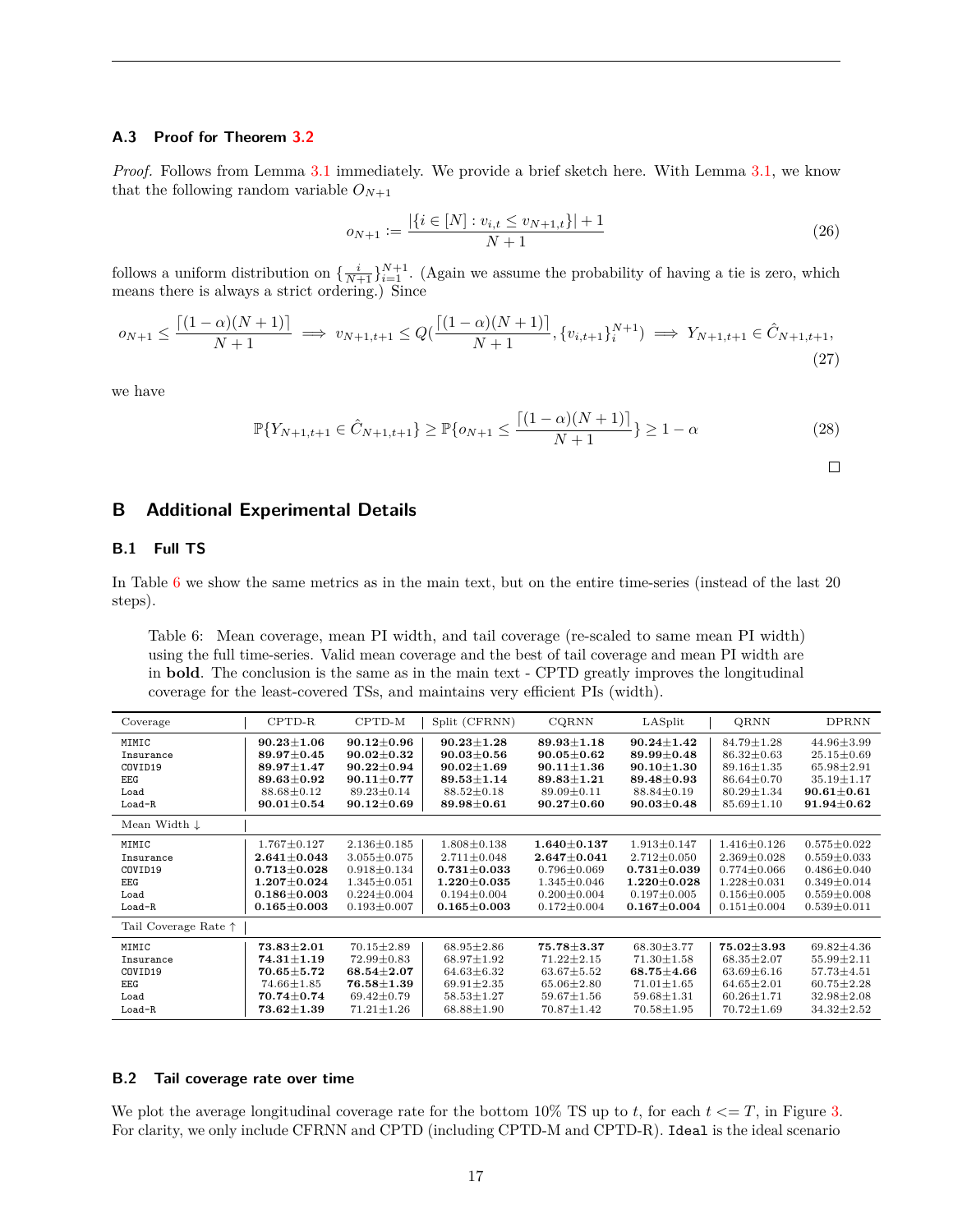where the event of coverage is temporally independent for each time-series. That is, each  $\mathbf{1}\{Y_{N+1,t} \in C\}$ follows a Bernoulli distribution of  $p = 1 - \alpha$  (independently). We did not perform re-scaling in this plot because Ideal corresponds to an average coverage rate of  $1 - \alpha$ , which is why CPTD-M (which typically generates wider PIs) shows better coverage than CPTD-R. We could see that there are still gaps between CPTD and Ideal, which is a room of improvement for future works. It is also interesting that most of the gain in coverage seems to happen at the beginning - that is, CPTD-R and CPTD-M adapt to the "extreme" TSs in a few steps, and maintain the gain.



<span id="page-17-0"></span>Figure 3: Tail Coverage Rate as a function of time. We plot the mean of 20 experiments. Ideal refers to simulated coverage events that have no temporal dependence. The X-axis is *t*, and the Y-axis is the longitudinal mean tail coverage rate up to time *t*. CPTD-M and CPTD-R typically adapt to the overall nonconformity of the TS in a few steps and maintain the advantage afterwards. There is, however, still gap between CPTD and Ideal.

### **B.3 Cross-sectional coverage over time**

In Figure [4,](#page-18-0) we plot the (cross-sectional) mean coverage rate at different *t*. We can see that all conformal methods exhibit cross-sectional validity as expected, whereas the coverage rate for non-conformal methods vary greatly through time.

### **B.4 Linear Regression in the place of RNN**

We perform additional experiments replacing the base LSTM with a linear regression model. This model consists of *T* sub-models, one for each *t* (using data up to *t*−1 as input). The results are presented in Table [7.](#page-18-1)